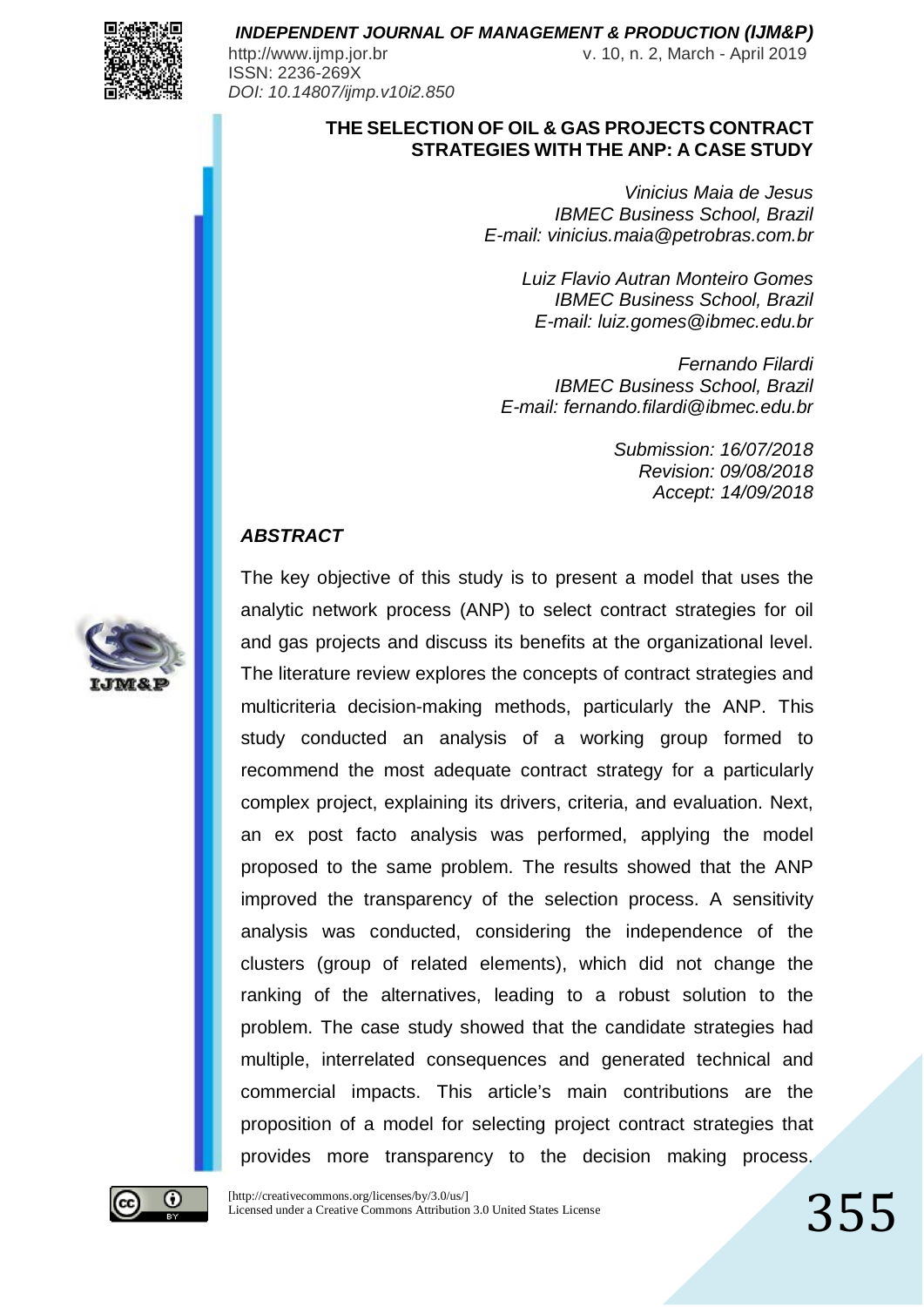ISSN: 2236-269X *DOI: 10.14807/ijmp.v10i2.850*

**Keywords**: contract strategy; oil & gas projects; multicriteria decision making; analytic network process; ANP

### **1. INTRODUCTION**

In project management, acquisition management covers the processes required for buying or obtaining products, services, or results that do not depend on the project team. This area of knowledge also includes contract management and change control processes, which are essential for developing and managing contracts or purchase orders (PROJECT MANAGEMENT INSTITUTE, 2013).

The contract strategy is an initial step of the contracting process that aims to define the optimum level of risk allocation, delivery, and incentives to the contractor, as well as the degree of integration between the engineering and the construction phases (OFFICE OF GOVERNMENT COMMERCE, 2003).

Briefly, the contract strategy must reflect the organizational policies required to execute and achieve the project's objectives. Moreover, other aspects should be defined, such as responsibilities of parties, payment and contractual conditions, companies' selection, organizational structure for design and construction, and the tendering procedure (PERRY, 1985; WRIGHT, 2002; DHANUSHKODI, 2012).

This article aims at presenting a model to define the contract strategy for oil and gas (O&G) projects by using the analytic network process (ANP) (SAATY, 2008; SAATY, 2009). Since this process usually involves multiple and conflicting criteria, the use of a multicriteria decision making (MCDM) method is adequate. Thus, based on a case study, this article shows the benefits of using the ANP.

An ex post facto analysis of a working group's (WG's) results was performed in this research. This group was created to recommend the best contract strategy for a complex O&G project, so the managers could make an informed decision. Thus, the contract strategies described in this article are appropriate for huge industrial and construction projects, such as those in the O&G industry.

Since the contract strategy has the power to influence the project schedule and cost (BOWER, 2003), it is crucial that it represents the most suitable commitment among the different evaluated criteria, contributing to the project's success and the achievement of its goals. When an MCDM, such as the ANP, is used, the reasons for

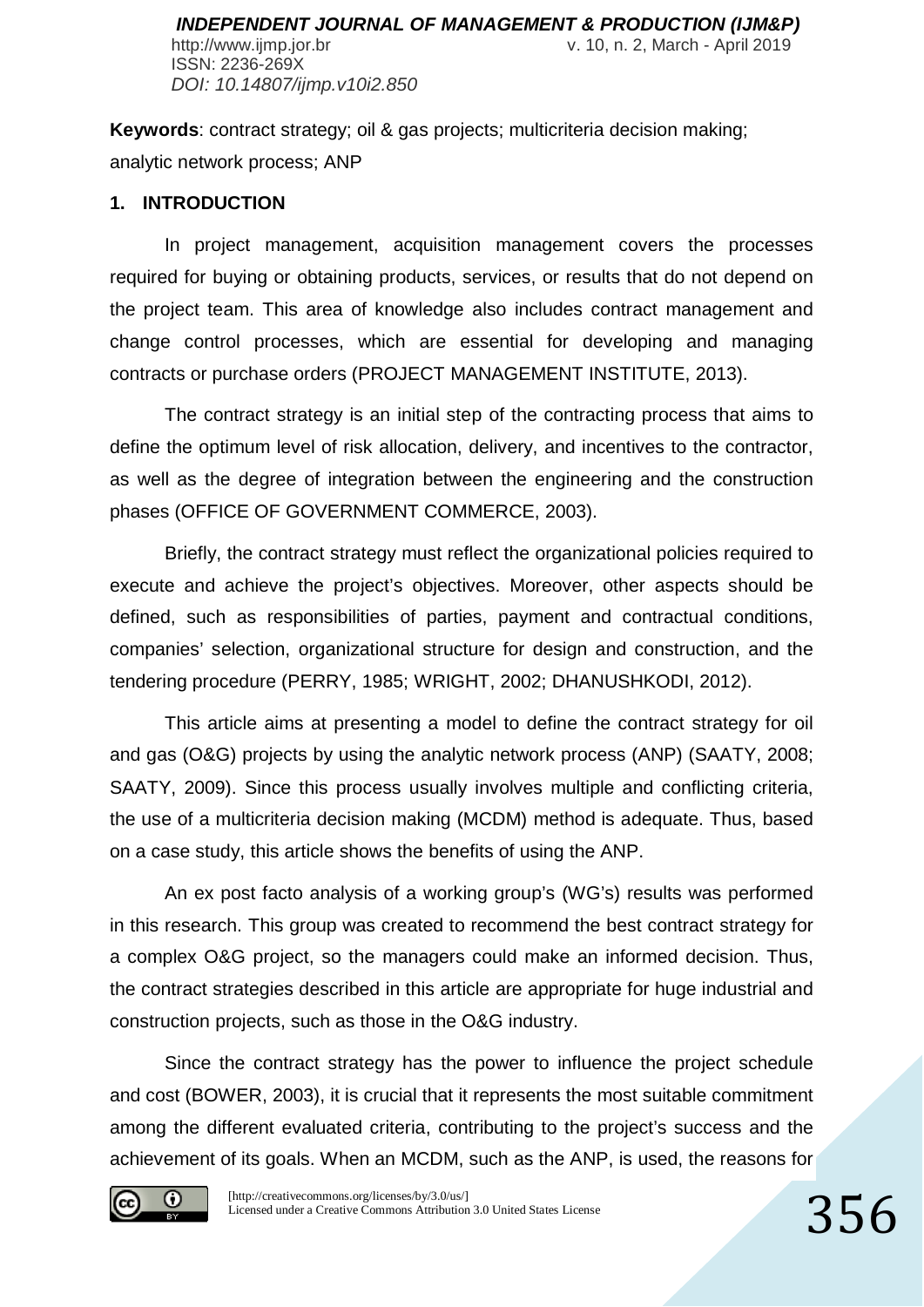ISSN: 2236-269X *DOI: 10.14807/ijmp.v10i2.850*

recommending an alternative become clearer, leading to a more transparent decision and thus adding value to the organization.

The literature review discusses the concepts of contract strategies and the MCDM, particularly the ANP. The articles about a contract strategy describe what it is, its main aspects, and when each is applicable. Nonetheless, no research demonstrating how organizations choose their contract strategies has been found. Therefore, this study's relevance lies not only in the proposed model but also in the discussion on the analysis conducted by the WG, which represents how an O&G company chooses each of its projects' contract strategy. Some state-of-the-art articles on the ANP are mentioned, indicating some of its applications. This discussion highlights the originality of the study since no research that relates projects' contract strategies to MCDM methods has been found.

### **2. CONTRACT STRATEGIES**

Contracts are formal agreements between two or more parties in which conditions for performing a certain job are established (DHANUSHKODI, 2012). Some of the contract objectives are defining the work to be done, determining the amount to be paid and the payment method, as well as establishing the responsibilities of the parties (DHANUSHKODI, 2012).

In turn, the contract strategy determines the level of integration across the different stages of a project (from design to operation). The aim is to attain the project's goals in terms of delivery, incentives, risk allocation, and so on (OFFICE OF GOVERNMENT COMMERCE, 2003).

According to Perry (1985), the four decisions associated with choosing the contract strategy are the project's characteristics, the organizational structure for design and construction, the type of contract, and the tendering procedure. These four aspects are usually correlated, resulting in interactive decision processes. The project characteristics (scope, quality, cost, etc.) are inputs to the contract strategy and should be defined prior its selection.

As for the organizational structure, an appropriate selection of the work size and scope should be made, as well as the allocation of duties to the client and the contractor. The main organizational structures used in projects are turnkey,

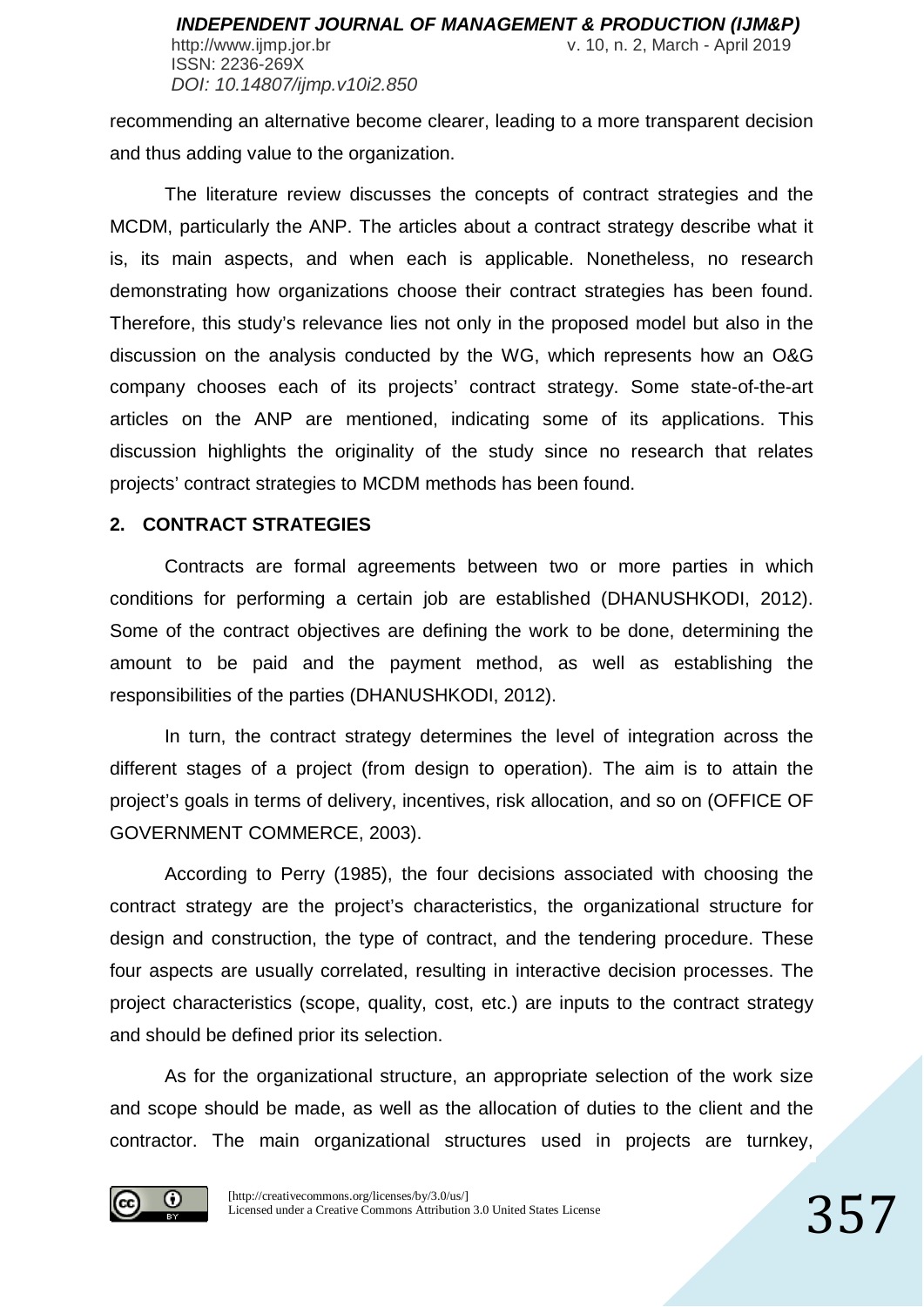separation between design and implementation, build-own-operate-transfer (BOOT), and management agreements (WRIGHT, 2002; DHANUSHKODI, 2012).

*DOI: 10.14807/ijmp.v10i2.850*

In turnkey contracts, one contractor is responsible for all the stages of the project, from design to completion. Usually, they are lump-sum contracts, that is, the price is known and fixed from the beginning. This structure is widely used in process industries, such as the chemical industry, the O&G sector, and so on. A slight variation of the turnkey type is the engineering, procurement, and construction (EPC) structure. The difference between EPC and turnkey is that the first has distinct stages (engineering, procurement, and construction), and each may have a specific payment method (PERRY, 1985; WRIGHT, 2002).

However, the client may opt to divide the stages of design and implementation by assigning them to two different companies or even create the design with its own resources. A third possibility is the BOOT contract, which is more commonly used in public-private partnerships or concessions. In this case, the contractor builds and operates the asset, owning its property while the concession contract lasts; subsequently, the property returns to the client (WRIGHT, 2002).

There are also management agreements in which a client hires a company to manage the project. However, the project's execution is usually subdivided into smaller contracts. Typically, the party responsible for the management plays a collaborative role with the client. These contracts are normally implemented when the client lacks the resources to manage the project or when flexibility is necessary. This model allows an easier negotiation of scope alterations and some overlapping between the stages of design and construction (PERRY, 1985; WRIGHT, 2002).

Another aspect of contract strategies is the type of contract, which varies according to the payment method. Contracts can be divided into two main categories, based on price and based on cost. Contracts based on price can set the lump sum or the unit price. In lump sums, contractors stipulate fixed prices to perform the services. In unit price contracts, a price per measuring unit is established for each item of service.

In contrast, contracts based on cost can consist of reimbursable cost or the target cost. Regarding the first type, the client reimburses the contractor for the cost of goods and services, plus a profit margin. As for the second type, the deviations

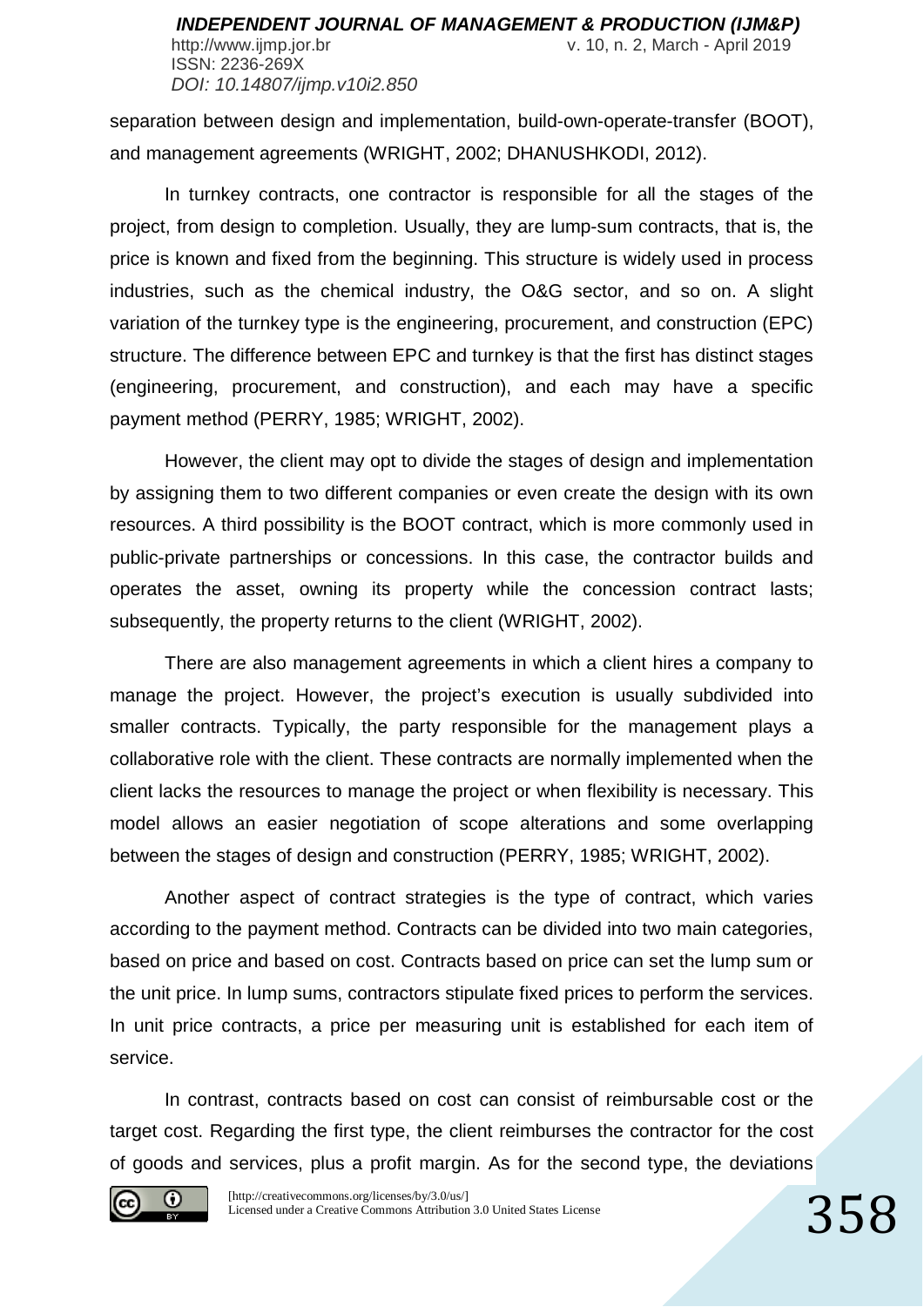http://www.ijmp.jor.br v. 10, n. 2, March - April 2019 ISSN: 2236-269X *DOI: 10.14807/ijmp.v10i2.850*

from the previously defined and established target cost are shared between the client and the contractor. Each type of contract has its advantages and disadvantages. The choice of the most suitable type depends on the nature of the parties involved, the available resources for the contract management, as well as incentive alignment, responsibility delegation, and risk allocation (PERRY, 1985; WRIGHT, 2002).

On one hand, contracts based on price require strong discipline from the contractor. The contractor must be efficient in handing over the deliverables because it bears the financial risk. Anyway, the fixed price serves as an incentive for cost reduction since any saved amount represents an increase in the contractor's profit margin.

On the other hand, cost-reimbursable contracts do not entail any financial risk for the contractor, requiring less discipline in expenditure control. Regarding target cost contracts, the financial risk is shared between the parties. In this model, the client also reimburses the contractor for the costs incurred by the latter; both agree on the possible value of the service cost (target cost). This value is defined as the target on which a contractual mechanism of cost sharing is established. In other words, the difference between the target cost and the final cost (whether positive or negative) is shared between the parties according to the proportion agreed on the contract.

Finally, as for the tendering procedure, a few definitions must be established: the parties who will be responsible for design and construction, the need for prequalified suppliers, and the appropriate contractual conditions. There are several procedures for selecting proposals. The first pertains to the competitive process (bidding). The second involves a two-stage process, where the initial proposal is based on the conceptual (basic) project according to the plan, and the final proposal is based on the cost and the price indicated in the initial proposal. The third entails direct negotiation, usually involving up to three companies. The fourth is contracting for several similar projects, based on the initial proposal. The fifth involves serial contracting, in which a proposal for a contract package is presented. The sixth refers to overall contracting, in which the contracted object and the contract term are defined, but the amount of work is not noted (WRIGHT, 2002).

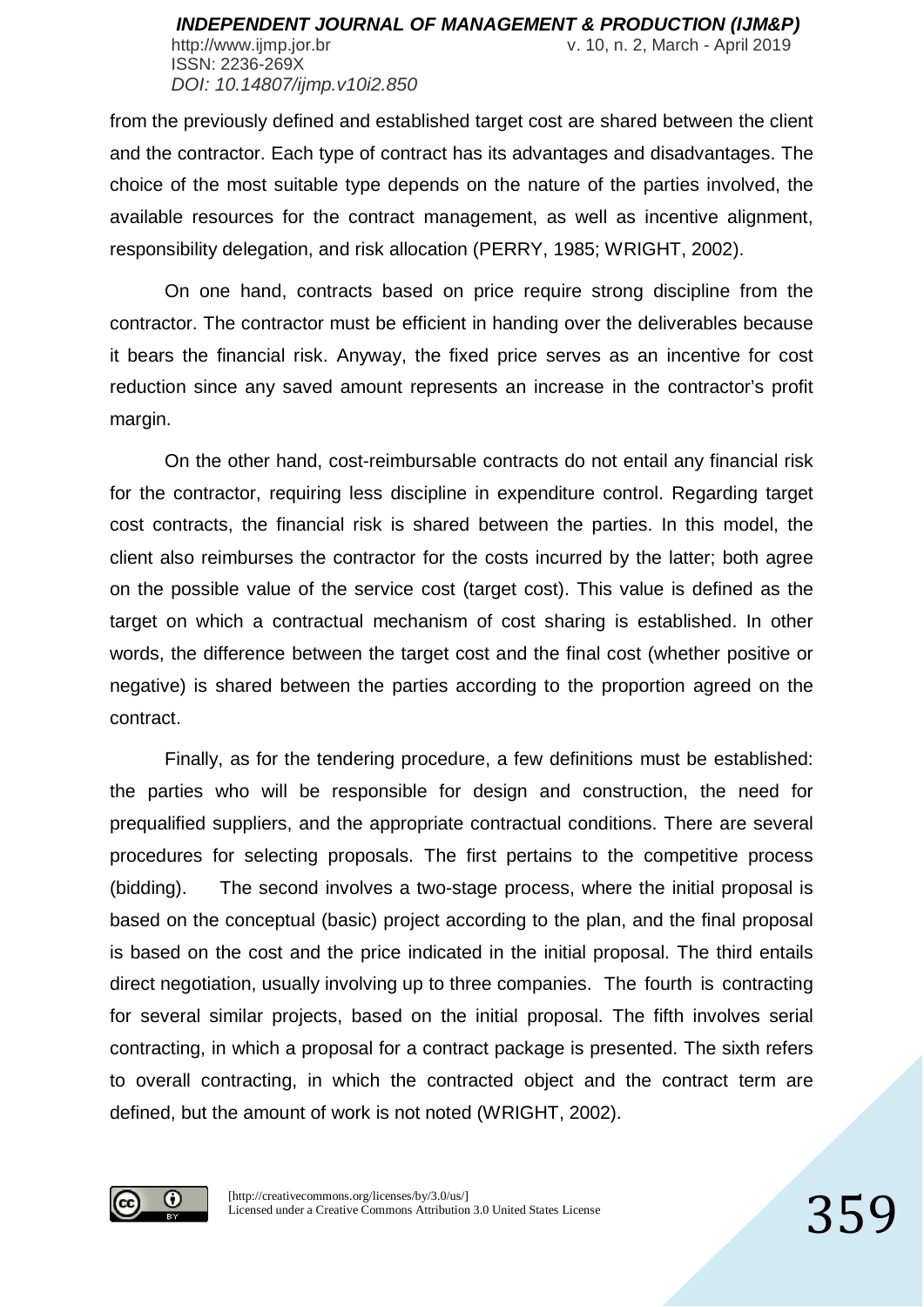ISSN: 2236-269X *DOI: 10.14807/ijmp.v10i2.850*

Given its importance, some strategic decisions about the contracting process must be carefully evaluated, for instance, involving bid document preparation, bid proposal preparation, and proposal analysis.

The client must evaluate the potential suppliers' commitment before beginning the bidding process to increase the probability of participating companies. The client should also assess competitiveness, whether the risk allocation on the contract is appropriate to the size and the characteristics of potential bidders, the deadline for the proposals' elaboration, as well as potential clarifications throughout the process.

Regarding the proposal analysis, it should be determined whether there is a need for prequalified suppliers and the evaluation criteria. Several criteria are used to choose the contractor, including expertise, technical or managing ability, use of the supplier's specific resources, capacity to manage certain risks, development of a future supplier base, or hiring a well-known supplier, whose competence has been attested.

The supplier selection may occur before the bidding process—the invitation is restricted to a group of companies—or an open competition may be implemented, where companies should demonstrate that they meet the qualification requirements throughout the tendering procedure (WRIGHT, 2002).

As for proposal analysis and classification, it is necessary to elaborate on a detailed estimation to compare the proposals. In the documentation sent to the bidders, it is also common to specify the criteria for determining the winner although it is not mandatory. These criteria may vary from the best price to the evaluation of qualitative factors (PERRY, 1985).

# **3. MULTICRITERIA DECISION MAKING AND THE ANALYTIC NETWORK PROCESS METHOD**

[http://creativecommons.org/licenses/by/3.0/us/] Decisions are part of everyone's daily life. At times, alternatives and their consequences are clear and intuitive, making the decision easy and fast. However, it is usual to face situations in which the problem itself is not straightforward, let alone the alternatives' consequences. In these cases, it is necessary to undertake an indepth analysis of the results that a client wishes to achieve (objectives) and what is or is not acceptable (preferences and restrictions) so that viable alternatives are established and compared. This thorough and structured analysis is the basis for



Licensed under a Creative Commons Attribution 3.0 United States License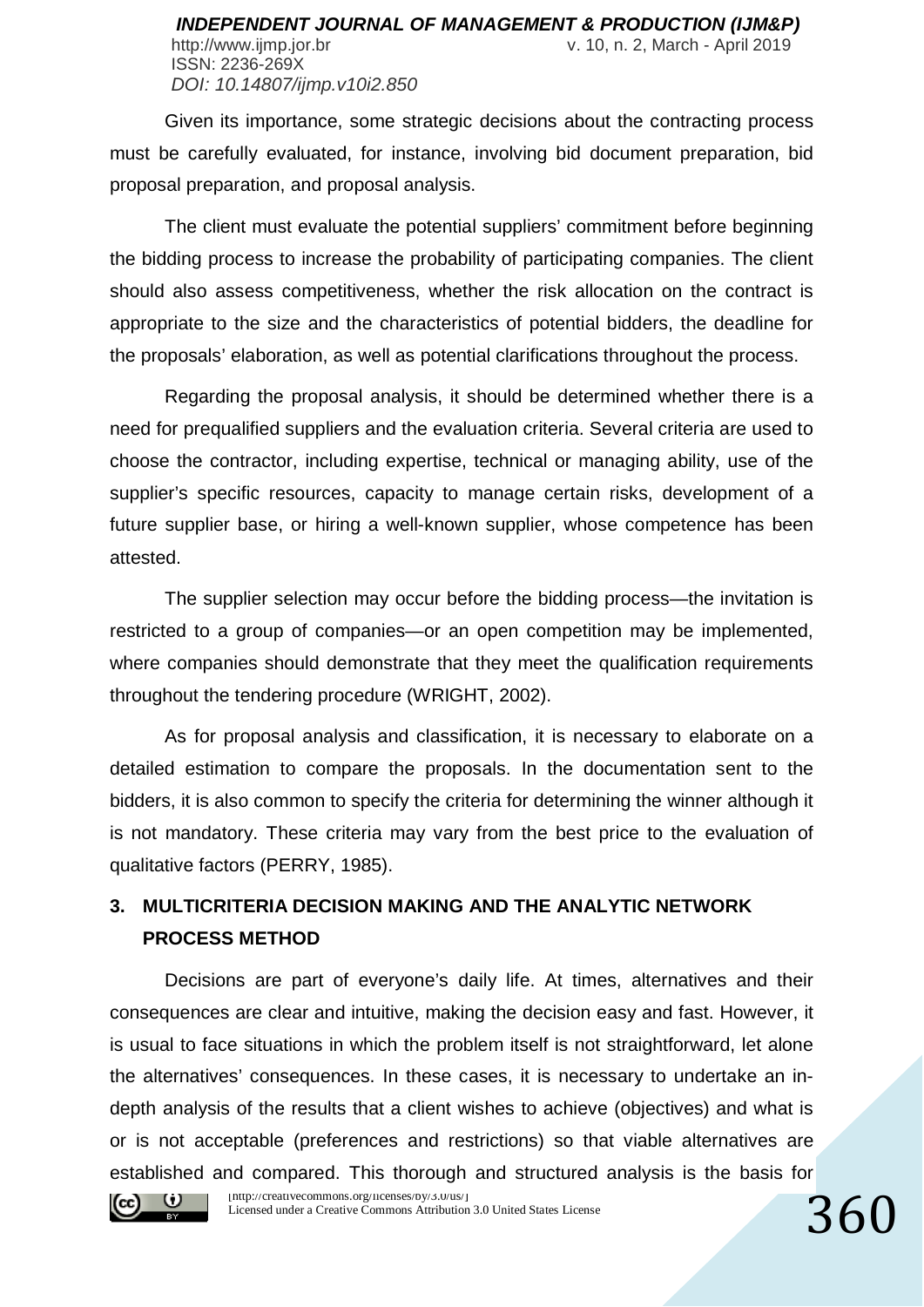ISSN: 2236-269X *DOI: 10.14807/ijmp.v10i2.850*

MCDM, which involves multiple and conflicting objectives (BELTON; STEWART, 2002).

According to Belton and Stewart (2002), MCDM can be divided into three distinct stages: problem identification and structuring, model construction, and development of action plans. The first stage consists of gathering the parties interested in the problem—decision makers, technicians, and facilitators—to promote a mutual understanding of it, the decisions to be made, and the criteria and the assessments used for deliberation. Subsequently, a model is elaborated representing the decision makers' preferences in terms of objectives, criteria, and tradeoffs—which allows the comparison of different alternatives, instilling transparency in the process. Finally, action plans are developed and associated with the chosen alternative, destined to solve the initial problem.

Typically, problems addressed by multicriteria analysis can be classified into six categories: choice, classification, ordination, description, design, and portfolio (BELTON; STEWART, 2002).

In the analytic hierarchy process (AHP), a particular case of ANP, relative measures of tangible and intangible criteria are calculated through the construction of the criteria hierarchy where the alternatives are placed at the lowest level. An element of the hierarchy can only influence elements at the next higher level.

After the hierarchy elaboration, pairwise comparisons are made among the different elements of the same level. The pairwise comparison uses Saaty's (1980) fundamental scale as a reference, presented in Table 1. The resulting evaluations of these comparisons are arranged in a reciprocal and positive square matrix.

| <b>Importance</b><br><b>Strength</b> | <b>Definition</b>                                                                                                                                                       |  |  |  |  |  |  |  |  |  |
|--------------------------------------|-------------------------------------------------------------------------------------------------------------------------------------------------------------------------|--|--|--|--|--|--|--|--|--|
|                                      | Equal importance                                                                                                                                                        |  |  |  |  |  |  |  |  |  |
| 3                                    | Moderate importance                                                                                                                                                     |  |  |  |  |  |  |  |  |  |
| 5                                    | Strong importance                                                                                                                                                       |  |  |  |  |  |  |  |  |  |
|                                      | Very strong importance                                                                                                                                                  |  |  |  |  |  |  |  |  |  |
| 9                                    | Extreme importance                                                                                                                                                      |  |  |  |  |  |  |  |  |  |
| 2, 4, 6, and 8                       | Intermediary values                                                                                                                                                     |  |  |  |  |  |  |  |  |  |
| Reciprocal values<br>above           | If the comparison between criterion $i$ and criterion $j$ is one of the values<br>above, then the comparison between criterion j and criterion i will be<br>reciprocal. |  |  |  |  |  |  |  |  |  |
|                                      | Source: SAATY, (1980)                                                                                                                                                   |  |  |  |  |  |  |  |  |  |

#### Table 1: Fundamental scale of AHP evaluations

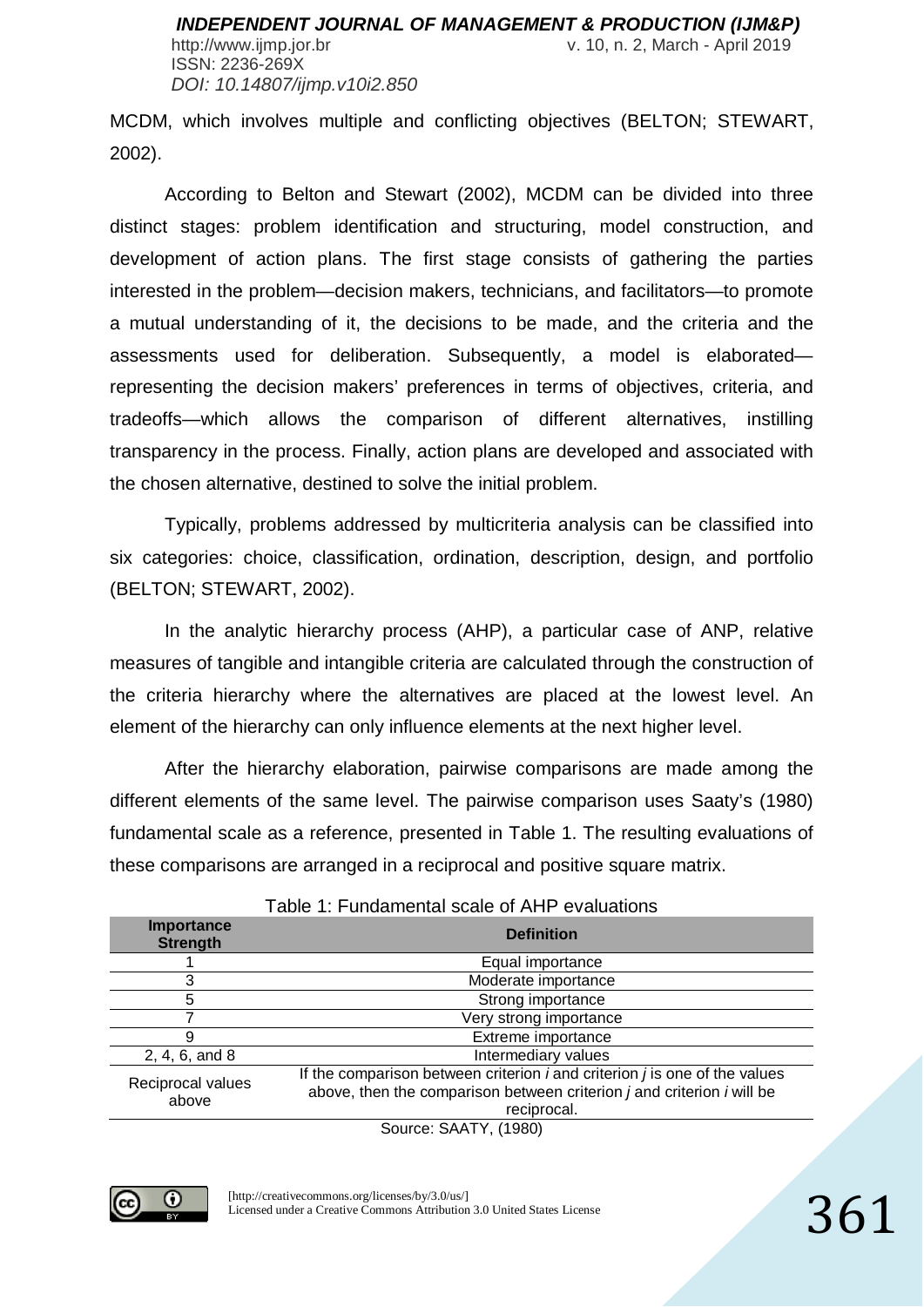http://www.ijmp.jor.br v. 10, n. 2, March - April 2019 ISSN: 2236-269X *DOI: 10.14807/ijmp.v10i2.850*

From this matrix, it is possible to obtain an eigenvalue of priorities that represents each criterion's relative priority. According to Saaty (1980), the eigenvector of priorities *w* must be calculated, becoming reciprocal to the sum of the elements of each column and dividing it by the sum of the reciprocals of each column. Next, the consistency ratio (CR) is calculated, according to Equations (1), (2), and (3).

$$
\lambda_{max} = \frac{1}{n} \sum_{i=1}^{n} \frac{[Aw]_i}{w_i} \tag{1}
$$

$$
CI = \frac{(\lambda_{max} - n)}{(n-1)}\tag{2}
$$

$$
CR = \frac{cr}{RI} \tag{3}
$$

In Equations (1), (2), and (3), *n* denotes the number of criteria, *A* refers to the matrix of comparisons by pairs, *λmax* signifies the highest eigenvalue of matrix *A*, *CI* represents the consistency index, and *RI* pertains to the random index.

Inconsistency is admitted to a certain extent since the AHP is not based on the transitivity principle. For this reason, the determination of the CR is fundamental. Saaty (1980) presents the values of the *RI* to some values of *n*, calculated by the National Laboratory of Oak Ridge. Ideally, the CR should be zero, but an inconsistency of up to 10% may be tolerated. In case the percentage is over 10%, the pairwise comparisons should be reviewed (SAATY, 1980).

Finally, after the hierarchy construction, the acquisition of relative weights through the pairwise comparison and the verification of model consistency, the overall value of each alternative can be calculated by the sum of grades in each criterion multiplied by the relative weight in each criterion (SAATY, 1980).

The ANP is a generalization of the AHP, in which the problems of the decision are represented through networks composed of elements in clusters that are interconnected internally or externally. There may be an interaction or a dependency among those elements. This method uses pairwise comparisons and a fundamental scale, such as the AHP (SAATY, 1980; SAATY, 2009).

In the real world, almost everything is interdependent to a higher or a lower degree. This means that the ANP structure is more associated with reality. Nonetheless, the difficulties with feedback—inherently cyclical—exceed the [http://creativecommons.org/licenses/by/3.0/us/] ⊙ (cc) Licensed under a Creative Commons Attribution 3.0 United States License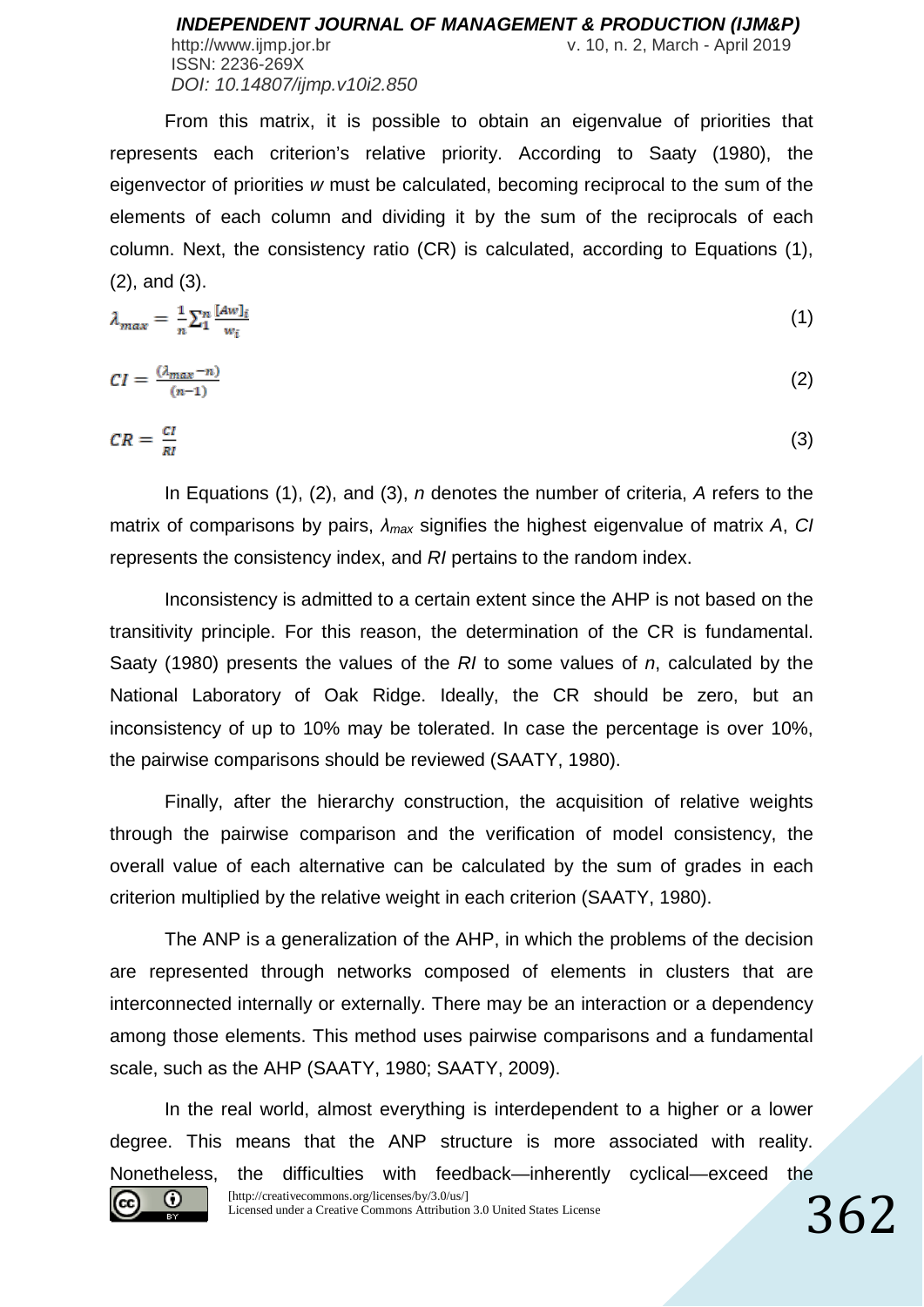problem's structuring, which makes the calculation of priorities in the ANP more complex, requiring much effort to justify the results' validity (SAATY, 2009).

The ANP uses the concept of the supermatrix to synthesize the impact of the elements on each other. Consider a network with *N* clusters (*CN*), in which each cluster *i* contains *ni* elements (*ei*). Figure 1 represents the supermatrix (*W*) resulting from the model, which synthesizes the relative influence of one element from the left on one element from the top, in terms of a certain control criterion. Each element of the supermatrix is a submatrix  $(W_{ii})$ , whose columns represent the relative influences of the elements in cluster *Ci* on each element in cluster *Cj*, in terms of a certain control criterion.



Figure 1: Graphic representation of the supermatrix generated in the ANP Source: SAATY (2008).

The pairwise comparisons of the clusters' elements result in an unbalanced supermatrix. The clusters' matrix is then obtained from pairwise comparisons among the clusters. Next, the balanced supermatrix is obtained by multiplying each element ( $C_{ii}$ ) of the clusters' matrix by the corresponding elements from the unbalanced matrix (*Wij*). This operation ensures that the balanced supermatrix is stochastic, that is, the sum of the elements of each column is one (SAATY, 2008).

Subsequently, the limit supermatrix is calculated by raising the balanced supermatrix to the umpteenth power to obtain convergence in the values. The previous balancing stage guarantees the limit supermatrix convergence. The last stage involves a sensitivity analysis to verify the results of the variations in the assessments.

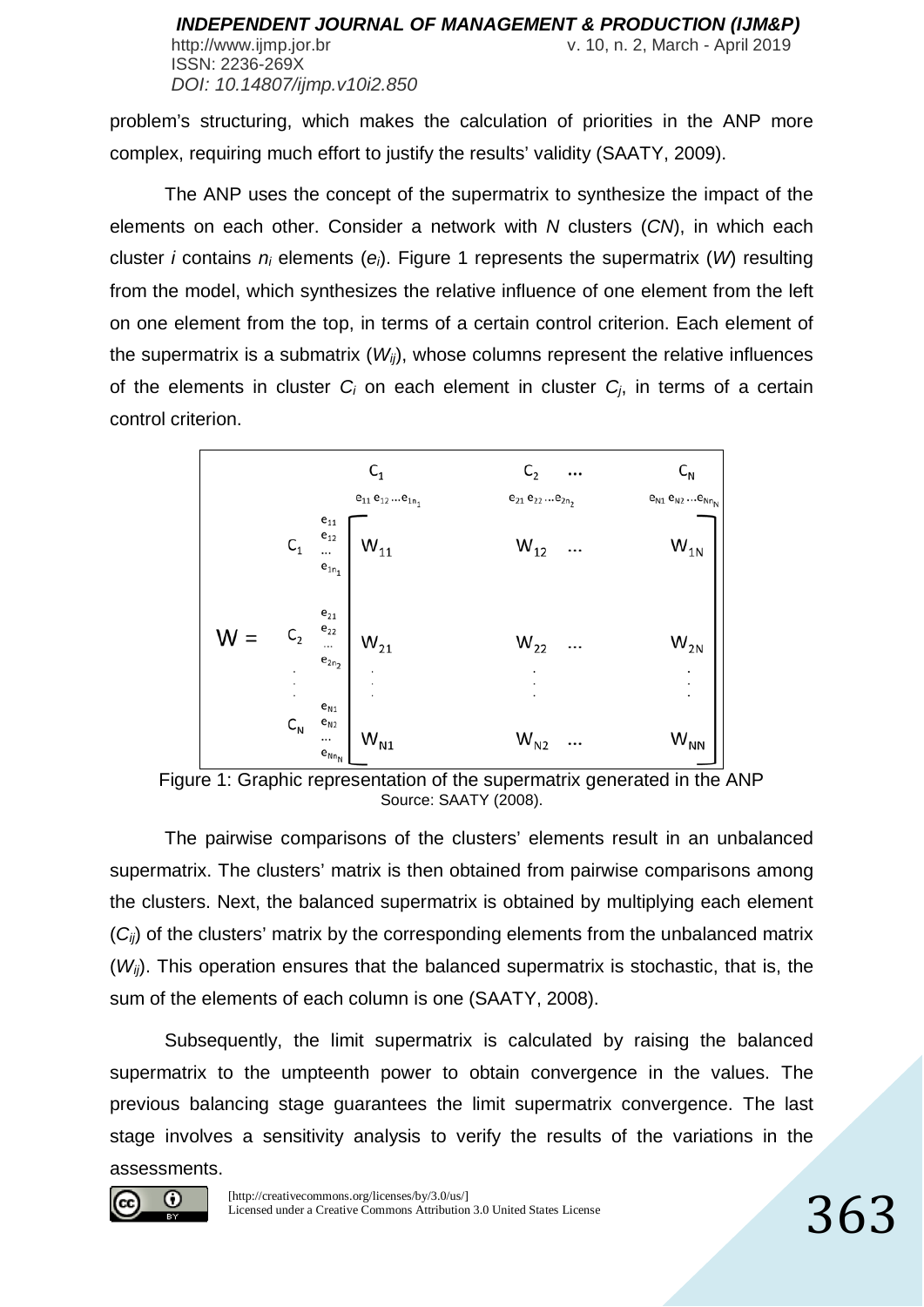To identify the state-of-the-art articles on the ANP and some relevant applications in organizations, two databases were searched: Ebsco and Science Direct. The key phrase used was "analytic network process," which generated over 250 articles (combining both databases). The results were filtered by relevance, and nine were chosen among the first fifty results after scanning the abstracts and identifying relevant application to the organizations.

The articles' topics ranged from the stakeholders' influence on project management to the assessment of wastewater treatment alternatives, including logistics site selection and international contractor rating, among others. As mentioned, no research relating contract strategy to MCDM was found. (For further information on the applications, refer to HSU et al., 2012; ERGU et al., 2014; ÖLÇER; AKYOL, 2014; BOATENG et al., 2015; NEUMÜLLER et al., 2015; SENANTE et al., 2015; OCAMPO; SEVA, 2016; PEKER et al., 2016; BELTRAN et al., 2017.)

### **4. METHODOLOGY**

This study employed both a qualitative and an analytical approach. The research method used was the case study, which was carried out through document analysis and focused on the participants' perspectives on a certain problem, not on the researchers' or the literature's interpretation (STAKE, 1995; CRESWELL, 2010).

The ANP was chosen for several reasons. These included the network approach, which allowed the modeling of problems where many elements influenced one another and entailed interactions among the decision makers for the model structuring, enabling adaptations to the problems. Lastly, Saaty's (1980) fundamental scale was also useful because the existing verbal correspondence was adequate to assess the elements involved in the contract strategy definition.

This section shows the proposed network to define the project's contract strategy using the ANP. This model is the outcome of the literature review and the authors' experience in this subject. It is used in the case study presented in the following section, with the aid of the Super Decisions software (CREATIVE DECISIONS FOUNDATION, unknown date).

The created model has six clusters: objective, project characteristics, organizational structure, contract types, tendering procedure, and alternatives. The

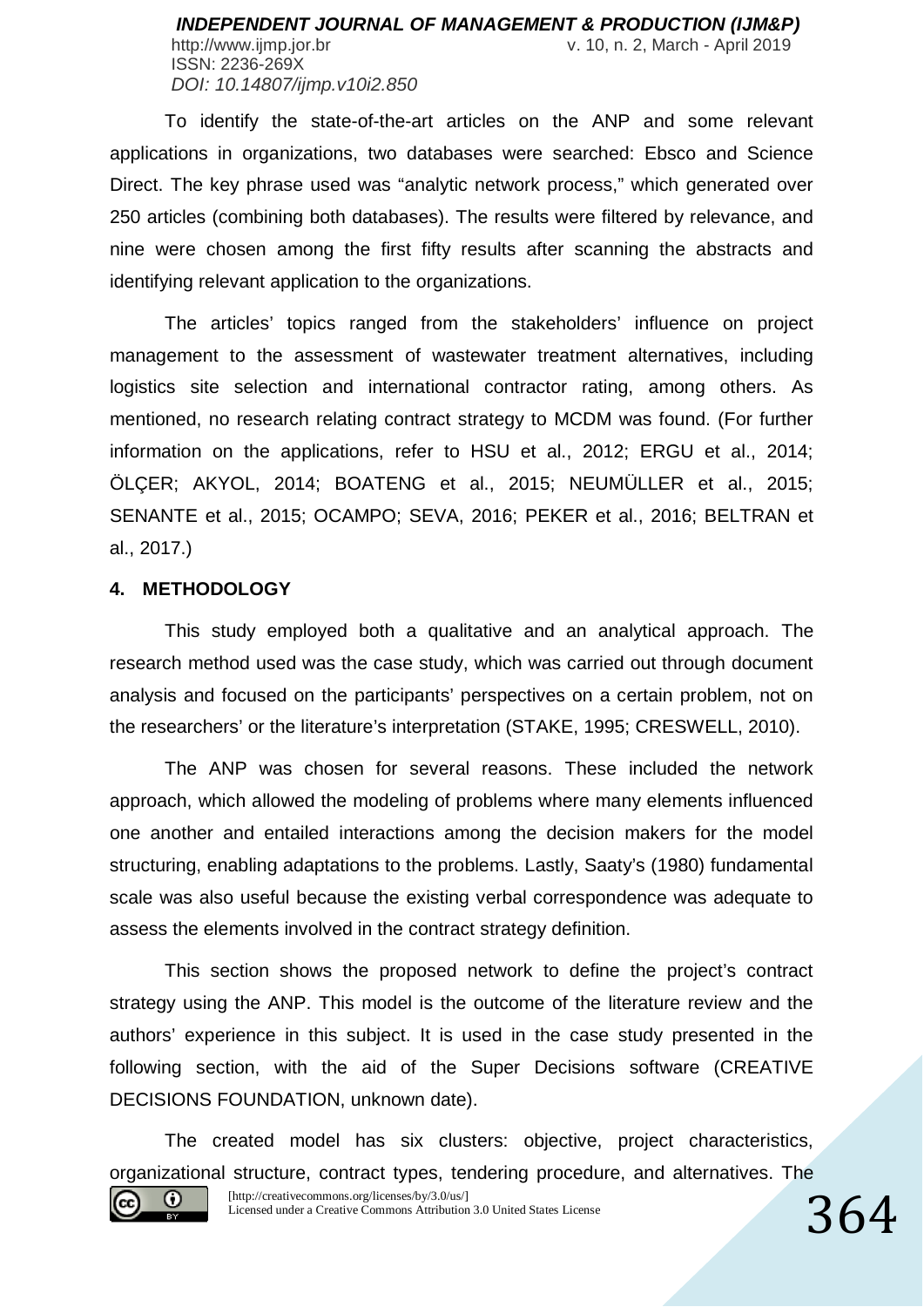http://www.ijmp.jor.br v. 10, n. 2, March - April 2019 ISSN: 2236-269X *DOI: 10.14807/ijmp.v10i2.850*

control criterion in this network is the organization responsible for contracting. Specifically, all the comparisons among different elements and clusters are about the influence of one over the other in the organization. Figure 2 presents the clusters and the elements of the proposed network.

In cluster 2, "Project characteristics," the elements' cost, time, and performance represent the project's approved budget, the deadline for starting the operations, and the scope and quality demands, respectively.

In cluster 3, "Organizational structure," the ease in identifying the responsible party represents the time and the necessary resources to identify the company responsible for failures or flaws. Flexibility is associated with the contractual tolerance to changes, which indicates client favorability when negotiating scope alterations. Control refers to the client's need or desire to control the design or the execution activities.

The use of internal resources is related to the availability and the extension of allocating internal resources for the project activities. The number of interfaces is about dividing the project scope into contract packages. Competitiveness is associated with the number of companies that are able to execute the contract's scope.

Cluster 4, "Contract types," comprises six elements. The contractor's discipline pertains to the level of commitment expected from this company in terms of fulfilling the contract. Risk transfer refers to the client's tendency to pass on the project's main risks to the contractor, either due to the inability to manage these risks or to strategic decisions. Established price represents the client's inclination to sign a contract, knowing its price.

Experience in contract management denotes the level of experience of the team responsible for managing the contract, which may be relevant for contracts with a high competition among bidders. Experience in project management measures the client's level of knowledge on this matter, especially the experience in managing activities executed by third parties. Incentives are associated with the intention of inserting elements in the contract that represent motivations for the contractor to finish the project or meet a certain deadline.

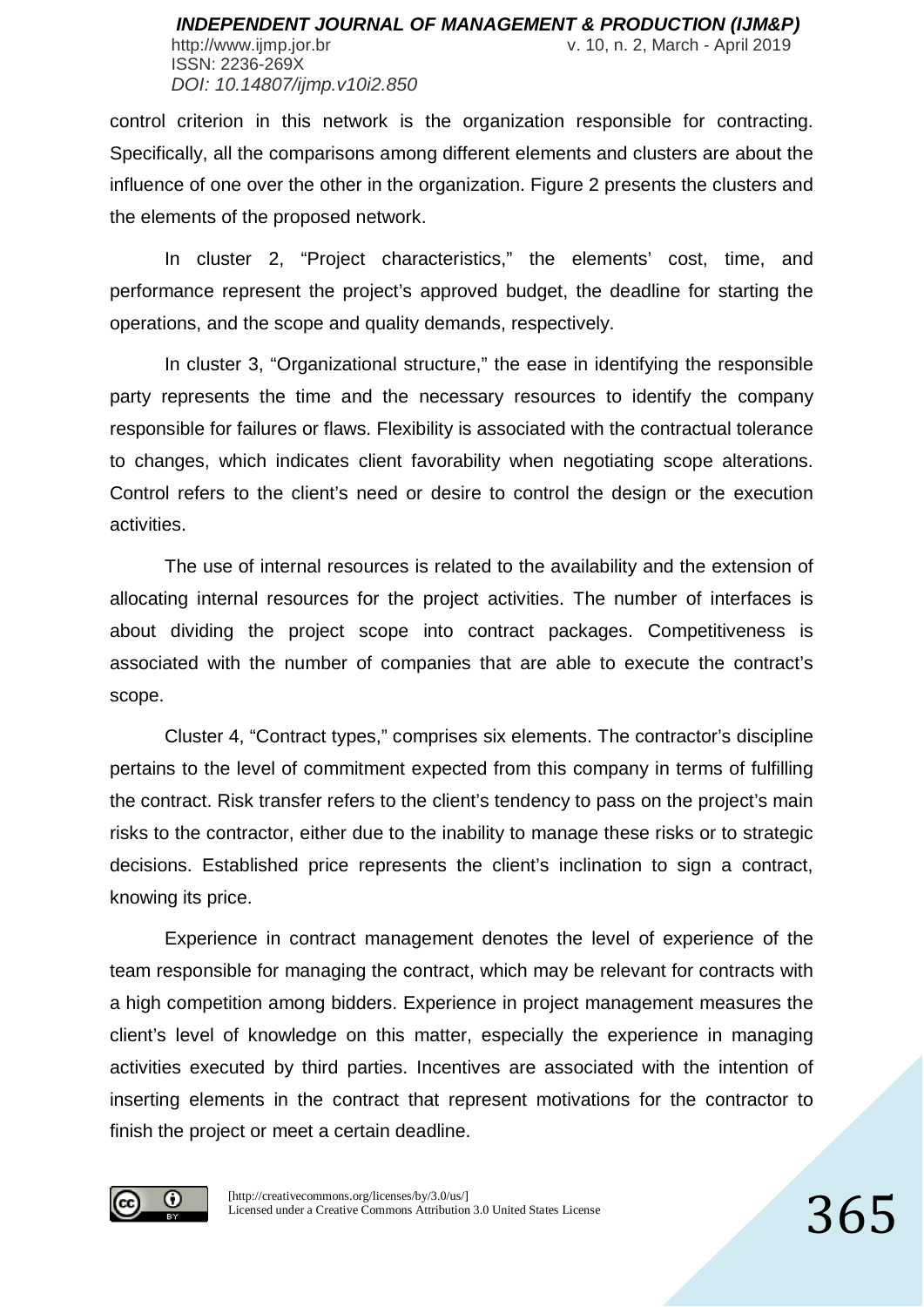#### *INDEPENDENT JOURNAL OF MANAGEMENT & PRODUCTION (IJM&P)* http://www.ijmp.jor.br v. 10, n. 2, March - April 2019 ISSN: 2236-269X *DOI: 10.14807/ijmp.v10i2.850*

Cluster 5, "Tendering procedure," has only two elements: the contractor's prequalification and the evaluation procedure. The first refers to the need to limit the participation in the tendering procedure to the companies selected based on specific requirements. The second represents the way that these proposals will be classified (best price, best technique, the combination of these two criteria, or others) and defines how this analysis will be conducted.

Lastly, cluster 6, "Alternatives," presents the possible options for the contract strategy. The traditional possibilities for organizational structures in different contract strategies are included in this cluster (turnkey, EPC, two-stage contracting, management, BOOT, design, build and operate [DBO], and design, build, finance, and operate [DBFO]), instead of the alternatives themselves. Nevertheless, the specific alternatives are presented in the case study.





### **5. CASE STUDY AND DISCUSSION OF RESULTS**

The case study involves the analysis of the process of choosing the contract strategy for a project by a Brazilian O&G company. It is important to highlight the times faced by the O&G companies upon seeing the price of oil plummet from more than US\$100 a barrel in 2014 to US\$70 a barrel in 2018, with registered prices lower than US\$30 a barrel some time in 2016 (U.S. ENERGY INFORMATION ADMINISTRATION, 2018).

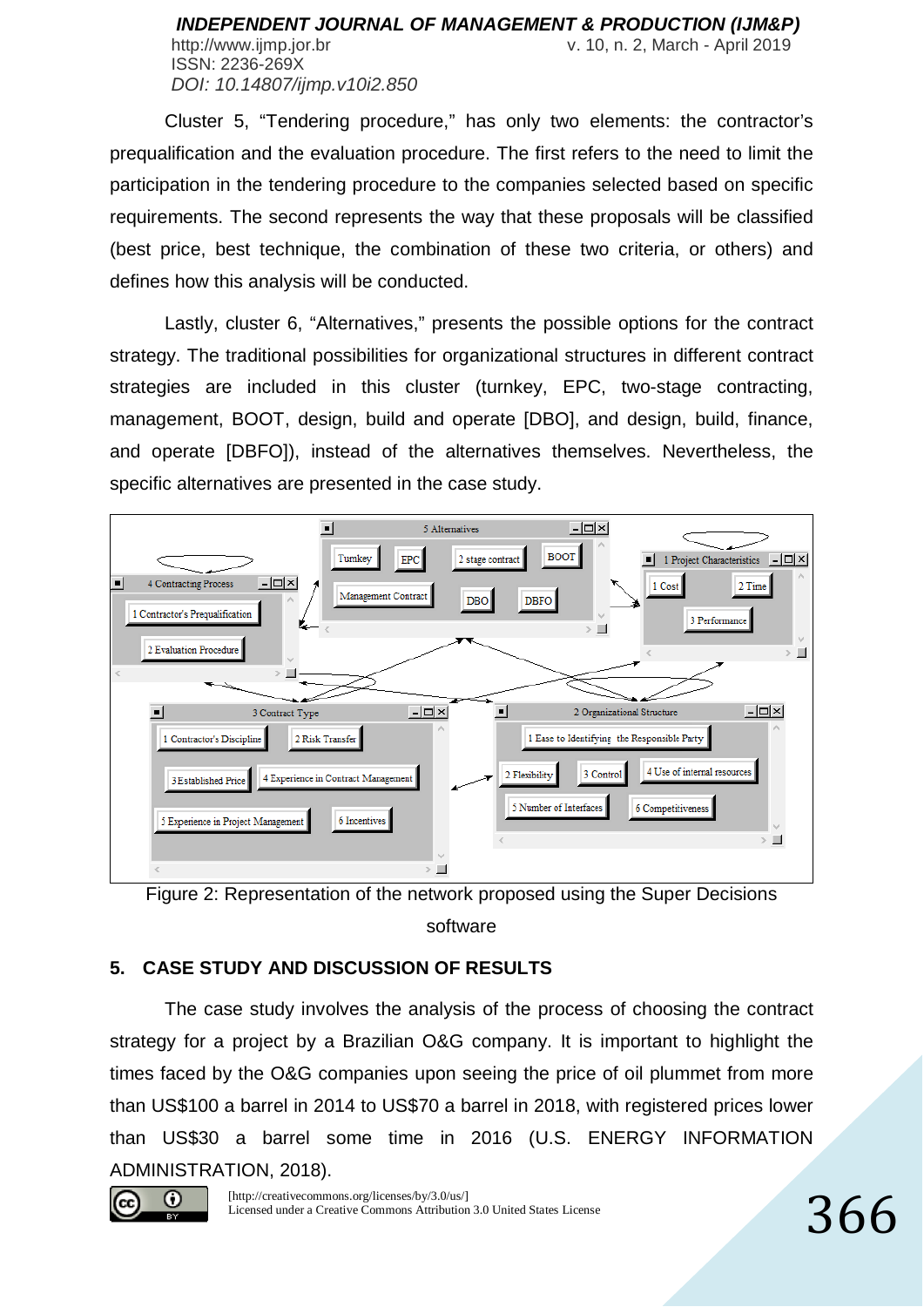ISSN: 2236-269X *DOI: 10.14807/ijmp.v10i2.850*

This dramatic slump in the oil price required the companies' revision of their projects' portfolios (among other actions), suiting these to the new reality and preparing for a long period of low oil prices.

The definition of the contract strategy was developed in this environment of investment revision. For this purpose, a WG was created to recommend the best contract strategy for a project to the decision makers. According to the document that formally created the group, its responsibility was to "analyze the supply record, future demands and suppliers, as well as develop actions and levers for value generation, considering maximum adherence to the business plan, minimum consumption obligation, local content, procurement alternatives, risk evaluation and other actions/levers for value generation." The document also highlighted the urgency of reducing the investment in the current business plan and the need to study alternatives that considered partnerships and better tax solutions, reinforcing cost as a fundamental variable in the contract strategy.

A previous WG had been created—with some members also belonging to the second WG—and its work had already been concluded and evaluated two alternatives, A and B, for the contract strategy of the given project. In alternative A, the asset belonged to the client, whereas in the other alternative, the asset belonged to the contractor. Alternative B was a leasing. However, alternative A was discarded in this second WG for involving a considerable disbursement over a short period, which was not included in the company's business plan at that time. Alternative B was also eliminated for impacting the company's leverage.

Therefore, after evaluating the project and the restrictions, this second team dedicated itself to describing and analyzing two other alternatives, C and D. They represented a provision of a service contract and a rent contract, respectively.

On one hand, alternative C was considered the base case and represented the status quo. The company used to work with it, so there was an advantage in contract management compared with alternative D, the rent contract. Nonetheless, alternative C incurred a much higher cost than alternative D did. Alternative C's cost was also higher compared with those of alternatives A and B. However, disbursements would occur some years ahead and did not affect the company's debt, which was why alternative C was not discarded.

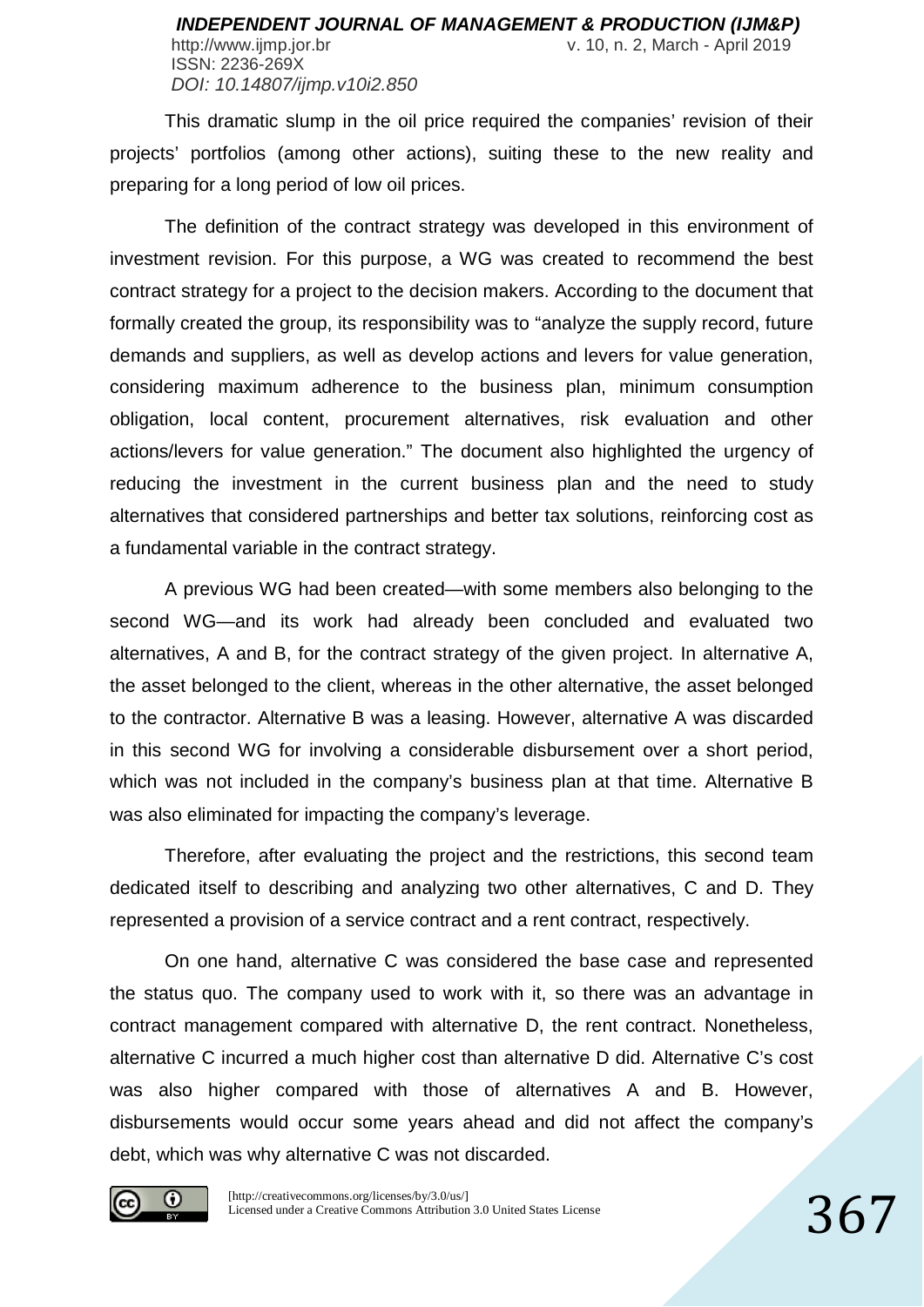On the other hand, alternative D was new to the company. Therefore, the decision makers requested an in-depth risk evaluation of this strategy when the support of experts from the legal, tax, and risk departments was needed.

On another front, the second WG contacted potential suppliers to map the market's interest in the project and its preferences. It would thus be possible to compare the two alternatives in terms of contract attractiveness/competitiveness.

Furthermore, the difference between the contract models (service provision and rent) imposed operational differences. The reason was that the service provision model entailed the definition of service-level agreements (SLAs) with the establishment of the main conditions for the service provided. Nevertheless, since it was a long-term contract (more than 10 years), there was considerable uncertainty about what this operating model would become at the end of the contract. Many disruptive applications could arise and would not be covered in the original SLA. Thus, alternative C involved less operational flexibility compared with alternative D. In the latter, the client was responsible for controlling the asset, without the need for SLAs.

The project schedule was another aspect evaluated by the group. In this case, the rent implied a deadline extension (one month more than that of the service provision) since it would be necessary to elaborate new and specific contractual documentation.

After observing the above-mentioned aspects, the following criteria were established to evaluate the most suitable contract strategy: legal risks, updated expenditure, attractiveness, number of contracts, operational flexibility, and project completion.

A color-code table (Table 2) was used to illustrate the comparison between the alternatives, indicating each one's favorability. The colors green, red, and yellow indicated high, low, and medium favorability, respectively. Some information in Table 2 was slightly altered to maintain confidentiality. Based on these pieces of information, the WG recommended alternative D, mainly because of the significant difference in cost. The alternatives had no disparities in the other criteria.

The evaluation on the WG's methodology and conclusions indicated that although there were six evaluated criteria, the cost had the most considerable

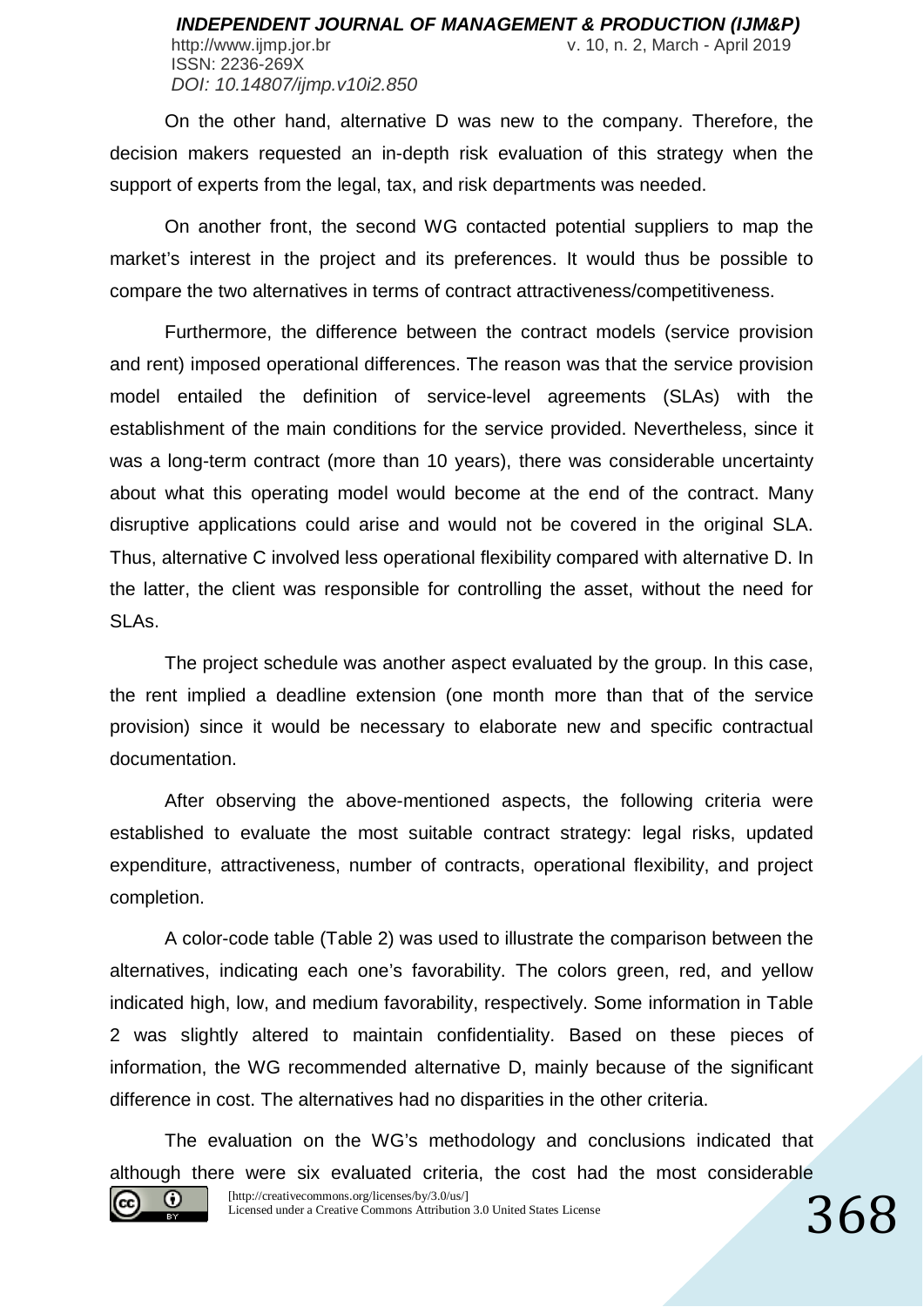ISSN: 2236-269X *DOI: 10.14807/ijmp.v10i2.850*

http://www.ijmp.jor.br v. 10, n. 2, March - April 2019

influence. Furthermore, the fact that the two alternatives showed similar results when evaluated in the other criteria reduced these criteria's importance relative to the cost. Despite the group's coherent conclusion, the tool it used did not point directly to the recommended alternative.

| able 2. Representation of the color-code table elaborated by the VVG |                                                              |                                                                                         |  |  |  |  |  |  |  |  |  |  |
|----------------------------------------------------------------------|--------------------------------------------------------------|-----------------------------------------------------------------------------------------|--|--|--|--|--|--|--|--|--|--|
| <b>Criteria</b>                                                      | <b>Service provision</b>                                     | Rent                                                                                    |  |  |  |  |  |  |  |  |  |  |
| Legal risks                                                          | No risk                                                      | Fine equivalent to 6.5% of the<br>cost                                                  |  |  |  |  |  |  |  |  |  |  |
| Cost                                                                 | 151%                                                         | 100%                                                                                    |  |  |  |  |  |  |  |  |  |  |
| Attractiveness                                                       | 9 interested companies                                       | 6 interested companies                                                                  |  |  |  |  |  |  |  |  |  |  |
| Contracts                                                            | 1 bidding (2 contracts)                                      | 3 biddings (5 contracts, 2 of<br>which must be open for a new<br>bidding every 5 years) |  |  |  |  |  |  |  |  |  |  |
| <b>Operational flexibility</b>                                       | Need for contractual negotiation<br>in case of SLA deviation | Easy to upgrade and increase<br>capacity, besides synergy with<br>existing assets       |  |  |  |  |  |  |  |  |  |  |
| Project completion                                                   | 28 months                                                    | 29 months                                                                               |  |  |  |  |  |  |  |  |  |  |

#### Table 2: Representation of the color-code table elaborated by the WG

Next, the same problem was assessed with the model proposed in this article. It showed that the transparency stemming from the use of a system that would aid decision making could help the group reach its conclusions, as well as promote thirdparty visualization and understanding of the decision process. To verify the criteria's applicability, the authors identified (from the available documents) the basis for associating the criteria with each cluster, as well as the identified alternatives (C and D). Table 3 describes the main characteristics of the four mentioned alternatives, in conjunction with the pertinent alternatives used in the case study.

Figure 3 illustrates the model applied in the case study. The authors relied on their own experience to make pairwise comparisons between the criteria and the alternatives. Relying on the authors' expertise limited the analysis since it could not be implied that the WG would produce the same comparisons. In any case, this approach is still valid when showing the benefits of its use.

| <b>Alternatives</b>              | <b>Description</b>                                                                                                                                                                                                                                                                       |
|----------------------------------|------------------------------------------------------------------------------------------------------------------------------------------------------------------------------------------------------------------------------------------------------------------------------------------|
| A: Own the asset                 | Standard turnkey contract. This alternative was rejected because it needed<br>investments that were not included in the company's business plan.                                                                                                                                         |
| B: Leasing                       | In this model, the contractor is the asset's owner and responsible for its<br>construction and maintenance. It is similar to the build, own, and operate<br>(BOO) model, but the client controls the operation. This alternative was<br>eliminated for affecting the company's leverage. |
| C: Service provision<br>contract | This model resembles the design, build, finance, and operate (DBFO) type.<br>A multi-user model, it has well-defined and strict service-level agreements<br>(SLAs).                                                                                                                      |

### Table 3: Description of alternatives in the case study

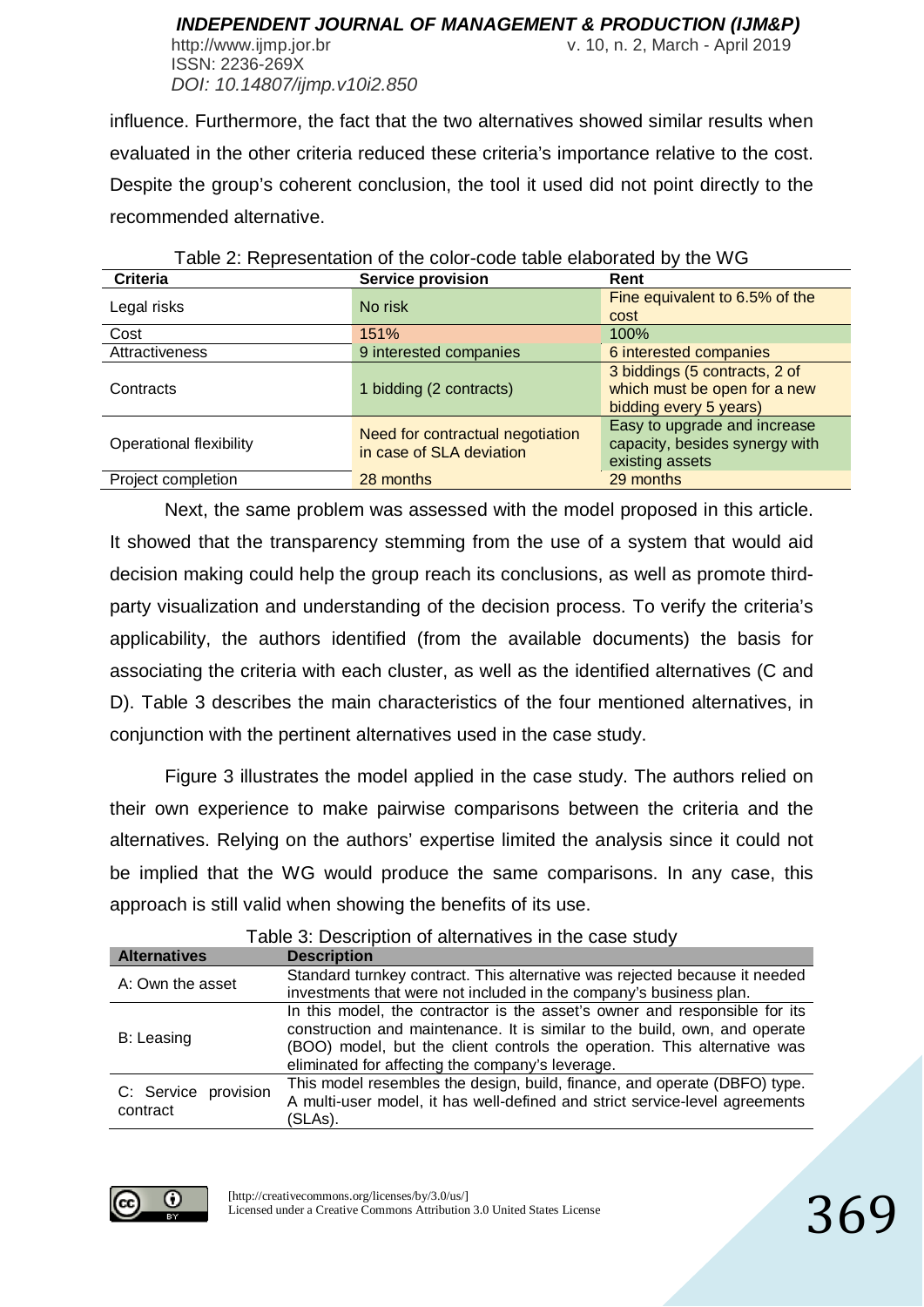ISSN: 2236-269X *DOI: 10.14807/ijmp.v10i2.850*

http://www.ijmp.jor.br v. 10, n. 2, March - April 2019

D: Rent contract In this model, the contractor is the asset's owner and responsible for its construction and maintenance, similar to leasing. However, only a part of the constructed asset is rented to the client, who is responsible for operating this rented portion.

The influence between the elements and the pairwise comparisons are valid only when done by experts with recognized experience and competence in the subject. Ideally, the decision-making agents should have experience and technical knowledge about the subject matter. The more experienced the group is, the better and more trustworthy the results will be.

After defining the dependence between the elements, a pairwise comparison between the elements and the clusters was made. It was necessary to make 286 pairwise comparisons due to the number of network elements and their dependence. All consistency indexes of the submatrices were all below 10%, according to Saaty's (2008) recommendation. The unbalanced, balanced, and limit supermatrices are listed in Tables 4, 5, and 6, respectively.





In Table 4, the last two columns of the unbalanced supermatrix (alternatives under evaluation) show that for service provision, the most relevant criteria of the clusters "project characteristics," "organizational structure," "contract types," and "contracting process" are time (74.47%), competitiveness (38.79%), established price (28.86%), and criterion of evaluation (66.67%), respectively. For the rent alternative,

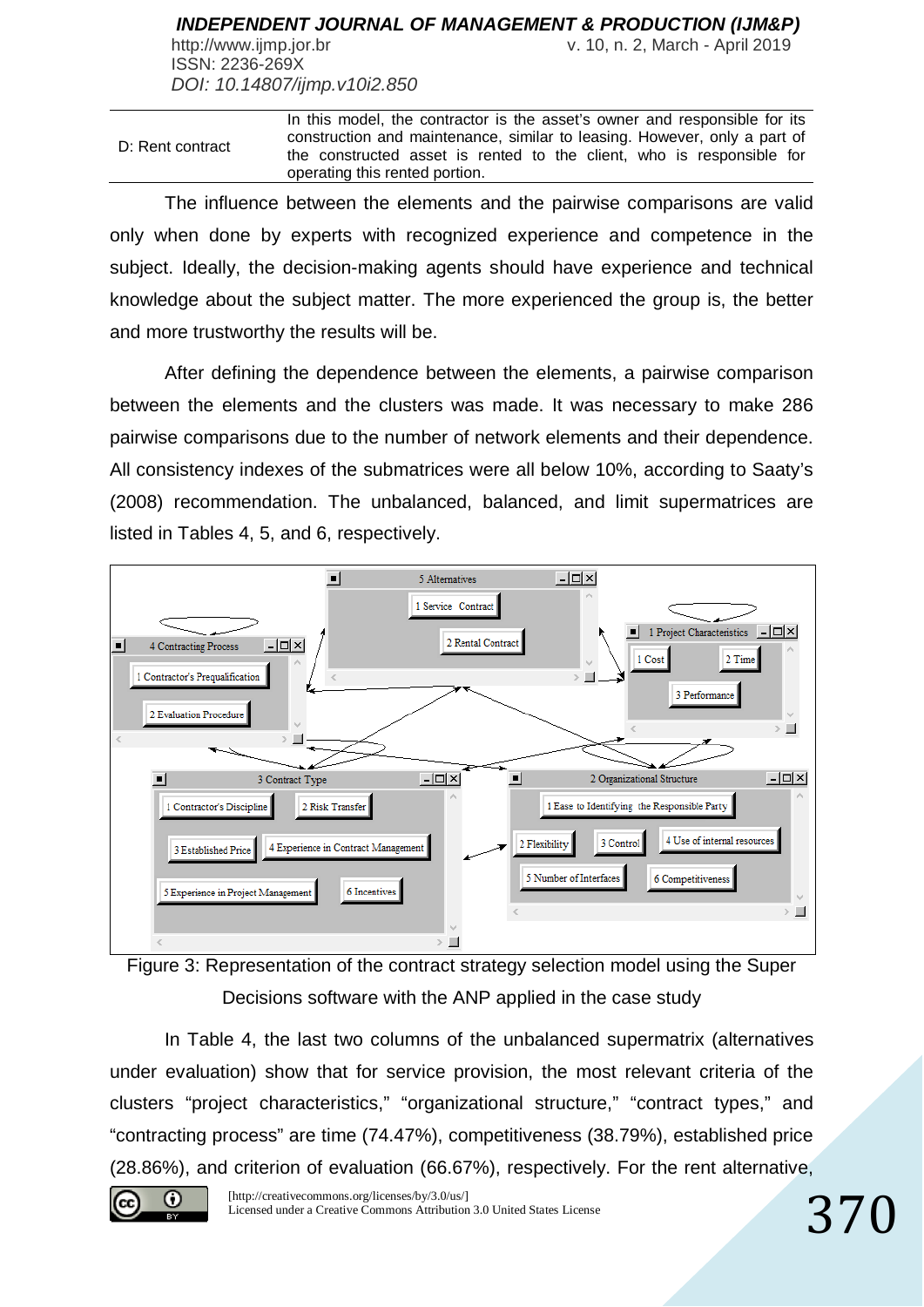the most relevant criteria are cost (71.47%), flexibility (34.81%), established price (29.37%), and contractor's prequalification (75%).

Of the six criteria used by the WG, five are listed in the preceding paragraph: time, competitiveness, costs, risks, and flexibility. This finding indicates that the criteria chosen by the group are the most relevant for these alternatives.

In its last rows, the unbalanced supermatrix also reveals the comparisons between the two alternatives in each criterion. For example, these data show a preference of over 75% for rent in terms of the cost, performance, flexibility, and control criteria. Likewise, service provision has a preference of over 75% in the following criteria: ease in identifying the responsible party, use of internal resources, number of interfaces, competitiveness, and experience in contract management. This first evaluation demonstrates a certain balance between the alternatives since service provision is preferable in seven criteria, rent is preferable in six, and there is no difference among the other four criteria.

The last two columns of the balanced supermatrix (Table 5) indicate that for service provision, the most relevant criteria are time (46.98%), performance (9.40%), and cost (6.71%). As for rent, the most relevant criteria are cost (45.09%), performance (13.78%), and established price (5.61%).

Lastly, in Table 6 the limit supermatrix columns (where it is possible to prioritize the alternatives) show that the criteria with higher relative weights are cost (15.32%), performance (11.30%), time (7.14%), control (6.53%), number of interfaces (5.76%), incentives (5.64%), risk transfer (5.14%), ease in identifying the responsible party (4.76%), flexibility (4.09%), established price (3.55%), competitiveness (3.42%), experience in contract management (2.97%), contractor's prequalification (2.89%), contractor's discipline (2.79%), experience in project management (2.10%), use of internal resources (2.00%), and evaluation criterion (1.28%).

The sum of the six criteria used by the WG—cost, number of interfaces, ease in identifying the responsible party, performance, control, flexibility, time, and competitiveness—represents 58% of the total preference. This figure demonstrates the relevance of the criteria used by the WG. However, the remaining percentage (42%) cannot be overlooked. Therefore, the results demonstrate that the other criteria also contribute to the selection of the contract strategy.

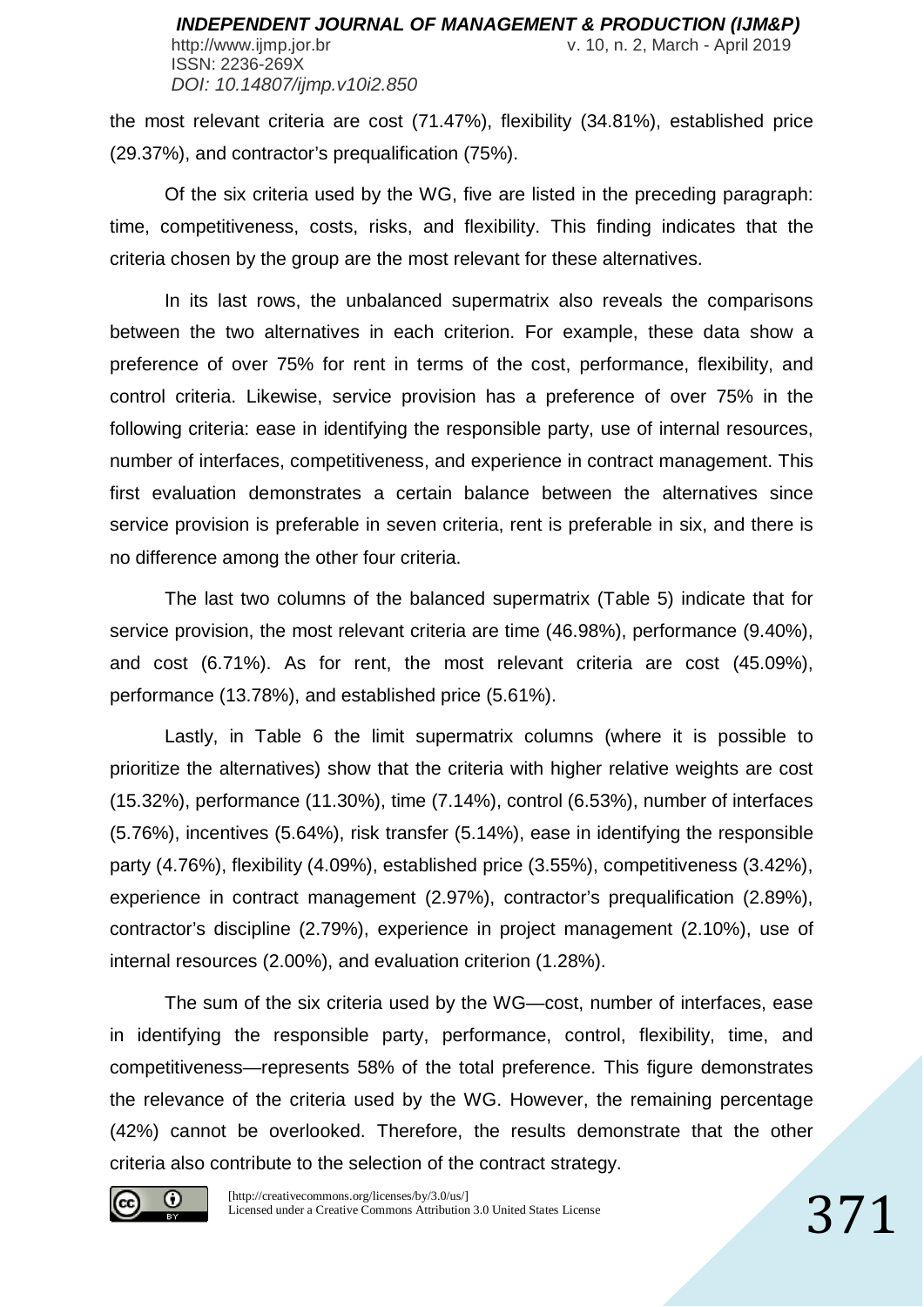The limit supermatrix's last two rows present the final prioritization of the alternatives: service provision (0.056323) and rent (0.077008). When the values are normalized, the final prioritization vector can be obtained. Its values are 57.7569% preference for rent and 42.2431% preference for service provision, illustrated in Figure 4. Thus, the simulation indicates that the preferred alternative is rent contract, supporting the WG's recommendation. The simple fact that the ANP produces this clear recommendation to the decision makers already indicates an improvement in the organization's decision-making process since the color-code table used by the WG does not directly express its recommended alternative.

| <b>Name</b>        | Graphic | <b>Ideals Normals Raw</b>      |  |
|--------------------|---------|--------------------------------|--|
| 1 Service Contract |         | $ 0.731395 $ 0.422431 0.056323 |  |
| 2 Rental Contract  |         | 1.000000 0.577569 0.077008     |  |

Figure 4: Prioritization of alternatives obtained with the Super Decisions software

Subsequently, a sensitivity analysis was carried out, removing the influence among clusters but keeping the previously defined internal dependencies. In this way, the model would be close to a hierarchy, similar to the AHP. Therefore, it would be possible to evaluate the results of both the ANP and the AHP applied to the case study.

Figure 5 presents the sensitivity analysis results. Although the results shown in Figure 4 are not altered, there is a considerable change in the prioritization of the alternatives. In the base case, the preference for rent is approximately 58%, whereas in the hierarchy setting (sensitivity analysis), this preference is approximately 64%.

| Name.              | <b>Graphic</b> | <b>Ideals Normals</b> Raw  |  |
|--------------------|----------------|----------------------------|--|
| 1 Service Contract |                | 0.561493 0.359587 0.066567 |  |
| 2 Rental Contract  |                | 1.000000 0.640413 0.118553 |  |

Figure 5. Prioritization of alternatives obtained with the sensitivity analysis

Based on the exposed information, it is possible to state that the model for selecting contract strategies is valid for this case study since it supports the WG's conclusions. Besides, the use of the ANP facilitates the visualization of the WG's recommendation, as well as which criteria have exerted more influence on the WG's selection decision. Moreover, when comparing the criteria used by the WG with those from the model, the latter set is more complete. The proposed model thus enables

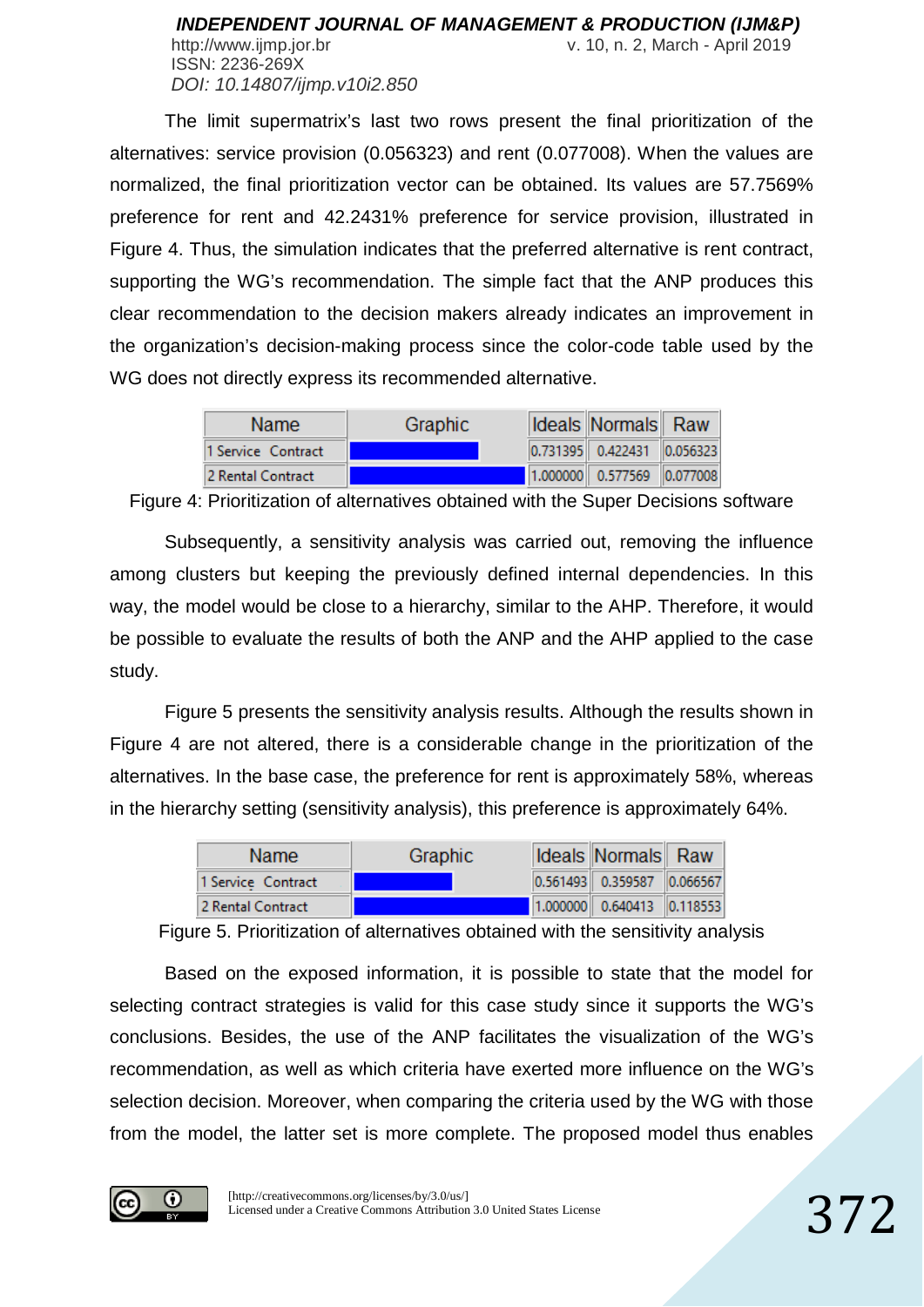ISSN: 2236-269X *DOI: 10.14807/ijmp.v10i2.850*

http://www.ijmp.jor.br v. 10, n. 2, March - April 2019

the analysis of different cases, where the alternatives may differ from those in this case study.

Furthermore, the WG recommended the rent contract mainly "due to the significant difference of cost, since there were no great disparities in the criteria between alternatives." The results of the simulation also support this fact. Additionally, the WG's report mentions that for the rent contract, the "operational flexibility of this model reveals itself as a great advantage in this setting," which is also reflected in the simulation. These facts indicate that the simulation supports the WG's main conclusions.

It is also important to highlight that the prioritization of the alternatives may initially indicate a weak preference for the rent contract instead of the service provision since the values shown in Figure 4 are close. However, the alternatives are equivalent in four criteria (contractor's discipline, risk transfer, incentives, and evaluation procedure), and there is a weak preference for the other four (time, established price, experience in project management, and contractor's prequalification).

Certainly, it balances the results of both alternatives. Moreover, it indicates that the simplification proposed by the WG has no influence on the decision in this specific case study since the alternatives are similar in eight criteria, which represents approximately 30% of the total preference, according to the limit supermatrix.

Moreover, the sensitivity analysis allows the verification of the impact extension in the results, in case hierarchical modeling is adopted. Although it does not alter the recommendation, this change results in different priorities between the alternatives, which could influence the decision analysis.

The implementation of a multicriteria method, such as the ANP, allows indepth conclusions, explicitly indicating which criteria have more influence on the selection decision, as can be extracted from the supermatrices. Thus, this selection becomes clearer and stronger. The proposed model also minimizes the possibility of excluding relevant criteria compared with the simplified model used by the WG.

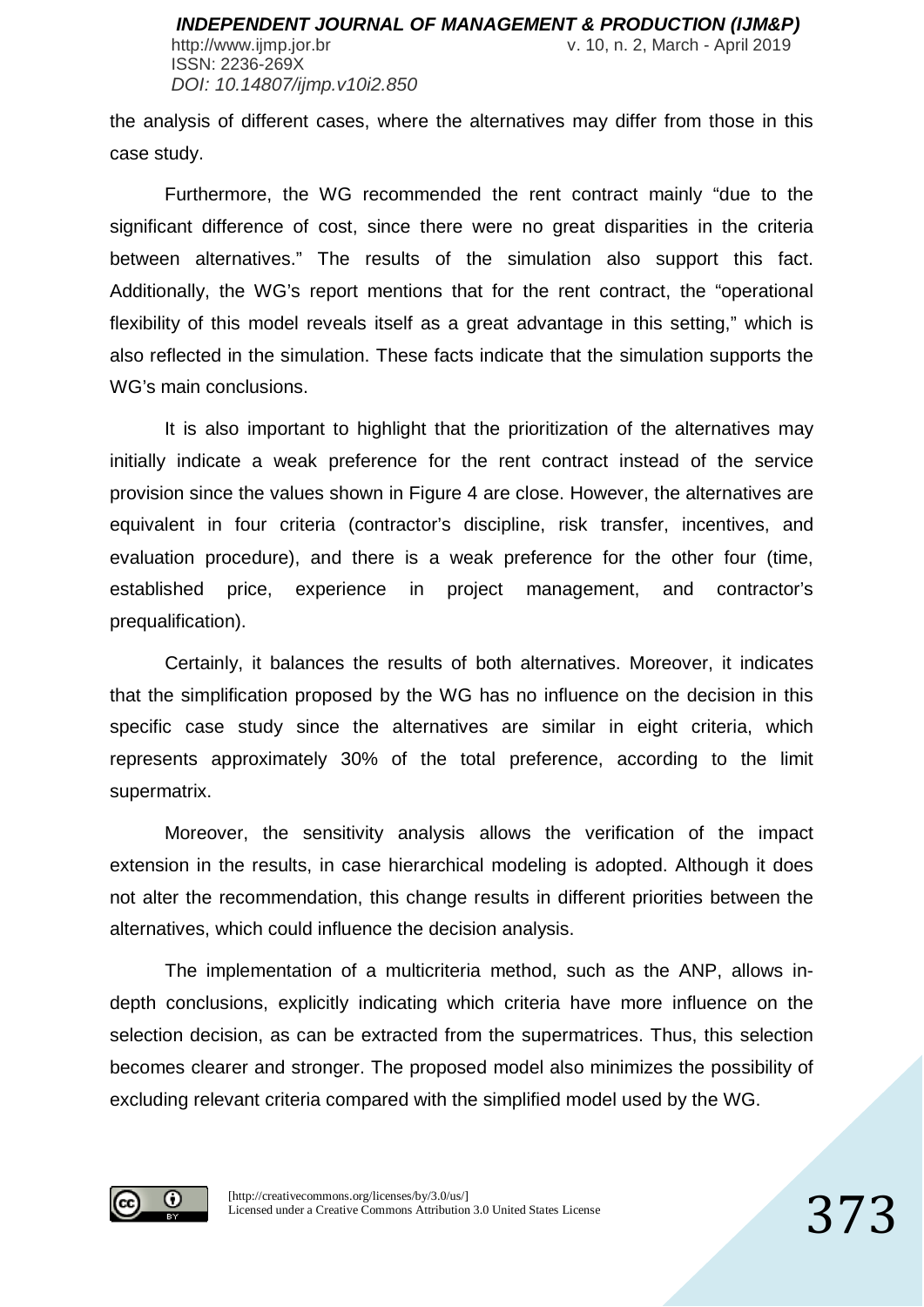http://www.ijmp.jor.br<br>ISSN: 2236-269X *DOI: 10.14807/ijmp.v10i2.850* v. 10, n. 2, March - April 2019

### Table 4. Unweighted supermatrix obtained from the ANP

|                                  |                                                             | 1 Project Characteristics |          |               |                                                             |               | 2 Organizational Structure |                                   |                                  |                                |                                     |                           |                        | 3 Contract Type        |                                                          |                     |                                    |                           | <b>5 Alternatives</b> |                    |
|----------------------------------|-------------------------------------------------------------|---------------------------|----------|---------------|-------------------------------------------------------------|---------------|----------------------------|-----------------------------------|----------------------------------|--------------------------------|-------------------------------------|---------------------------|------------------------|------------------------|----------------------------------------------------------|---------------------|------------------------------------|---------------------------|-----------------------|--------------------|
|                                  |                                                             | 1 Cost                    | 2 Time   | 3 Performance | 1 Ease in<br><b>Identifying the</b><br>Responsible<br>Party | 2 Flexibility | 3 Control                  | 4 Use of<br>internal<br>resources | 5 Number of<br><b>Interfaces</b> | Competitivenes<br>$\mathbf{c}$ | 1 Contractor's<br><b>Discipline</b> | 2 Risk<br><b>Transfer</b> | 3 Established<br>Price | Contract<br>Management | 4 Experience in 5 Experience in<br>Project<br>Management | <b>6 Incentives</b> | 1 Contractor's<br>Prequalification | 2 Evaluation<br>Procedure | 1 Service<br>Contract | 2 Rent<br>Contract |
|                                  | 1 Cost                                                      | 0.000000                  | 0.666667 | 0.800000      | 0.296961                                                    | 0.614411      | 0.474230                   | 0.666667                          | 0.571429                         | 0.666667                       | 0.250000                            | 0.833333                  | 0.658644               | 0.454545               | 0.600000                                                 | 0.571429            | 0.250000                           | 0.600000                  | 0.106383              | 0.714710           |
| 1 Project<br>Characteristics     | 2 Time                                                      | 0.250000                  | 0.000000 | 0.200000      | 0.163424                                                    | 0.117221      | 0.149373                   | 0.000000                          | 0.142857                         | 0.111111                       | 0.250000                            | 0.000000                  | 0.156182               | 0.090909               | 0.200000                                                 | 0.142857            | 0.250000                           | 0.000000                  | 0.744681              | 0.066796           |
|                                  | 3 Performance                                               | 0.750000                  | 0.333333 | 0.000000      | 0.539615                                                    | 0.268369      | 0.376397                   | 0.333333                          | 0.285714                         | 0.222222                       | 0.500000                            | 0.166667                  | 0.185174               | 0.454545               | 0.200000                                                 | 0.285714            | 0.500000                           | 0.400000                  | 0.148936              | 0.218494           |
|                                  | 1 Ease in<br><b>Identifying the</b><br>Responsible<br>Party | 0.104729                  | 0.000000 | 0.000000      | 0.000000                                                    | 0.000000      | 0.310814                   | 0.000000                          | 0.833333                         | 0.000000                       | 0.000000                            | 0.666667                  | 0.000000               | 0.250000               | 0.166667                                                 | 0.000000            | 0.000000                           | 0.000000                  | 0.192847              | 0.066850           |
|                                  | 2 Flexibility                                               | 0.000000                  | 0.493386 | 0.249310      | 0.250000                                                    | 0.000000      | 0.195800                   | 0.000000                          | 0.000000                         | 0.000000                       | 0.000000                            | 0.000000                  | 0.750000               | 0.750000               | 0.000000                                                 | 0.593634            | 0.000000                           | 0.000000                  | 0.094690              | 0.348093           |
| 2<br>Organizational<br>Structure | 3 Control                                                   | 0.000000                  | 0.195800 | 0.593634      | 0.000000                                                    | 1000000       | 0.000000                   | 1000000                           | 0.000000                         | 0.000000                       | 0.666667                            | 0.333333                  | 0.250000               | 0.000000               | 0.500000                                                 | 0.157056            | 0.833333                           | 0.500000                  | 0.065443              | 0.185809           |
|                                  | 4 Use of internal<br>resources                              | 0.000000                  | 0.000000 | 0.000000      | 0.000000                                                    | 0.000000      | 0.493386                   | 0.000000                          | 0.000000                         | 0.000000                       | 0.333333                            | 0.000000                  | 0.000000               | 0.000000               | 0.166667                                                 | 0.000000            | 0.000000                           | 0.000000                  | 0.080677              | 0.058485           |
|                                  | 5 Number of<br><b>Interfaces</b>                            | 0.258285                  | 0.310814 | 0.157056      | 0.750000                                                    | 0.000000      | 0.000000                   | 0.000000                          | 0.000000                         | 1000000                        | 0.000000                            | 0.000000                  | 0.000000               | 0.000000               | 0.166667                                                 | 0.000000            | 0.000000                           | 0.000000                  | 0.178438              | 0.067159           |
|                                  | -6<br>Competitiveness                                       | 0.636986                  | 0.000000 | 0.000000      | 0.000000                                                    | 0.000000      | 0.000000                   | 0.000000                          | 0.166667                         | 0.000000                       | 0.000000                            | 0.000000                  | 0.000000               | 0.000000               | 0.000000                                                 | 0.249311            | 0.166667                           | 0.500000                  | 0.387904              | 0.273604           |
|                                  | 1 Contractor's<br><b>Discipline</b>                         | 0.000000                  | 0.154939 | 0.310814      | 0.000000                                                    | 0.053372      | 0.257991                   | 0.250000                          | 0.000000                         | 0.166667                       | 0.000000                            | 0.067925                  | 0.077472               | 0.142857               | 0.750000                                                 | 0.142857            | 0.000000                           | 0.000000                  | 0.051773              | 0.046424           |
|                                  | 2 Risk Transfer                                             | 0.569541                  | 0.120843 | 0.195800      | 0.000000                                                    | 0.132035      | 0.076290                   | 0.000000                          | 0.085631                         | 0.000000                       | 0.114032                            | 0.000000                  | 0.318148               | 0.428571               | 0.250000                                                 | 0.428571            | 0.000000                           | 0.106290                  | 0.271897              | 0.242948           |
|                                  | 3 Established<br>Price                                      | 0.000000                  | 0.347436 | 0.000000      | 0.000000                                                    | 0.079243      | 0.000000                   | 0.000000                          | 0.000000                         | 0.000000                       | 0.114032                            | 0.389862                  | 0.000000               | 0.000000               | 0.000000                                                 | 0.428571            | 0.000000                           | 0.186796                  | 0.288569              | 0.293671           |
|                                  | 3 Contract Type 4 Experience in<br>Contract<br>Management   | 0.097390                  | 0.000000 | 0.000000      | 0.750000                                                    | 0.207498      | 0.172458                   | 0.000000                          | 0.617504                         | 0.000000                       | 0.357326                            | 0.152352                  | 0.155270               | 0.000000               | 0.000000                                                 | 0.000000            | 0.250000                           | 0.500340                  | 0.064660              | 0.054195           |
|                                  | 5 Experience in<br>Project<br>Management                    | 0.000000                  | 0.000000 | 0.000000      | 0.250000                                                    | 0.161541      | 0.410490                   | 0.750000                          | 0.296865                         | 0.000000                       | 0.227673                            | 0.000000                  | 0.000000               | 0.000000               | 0.000000                                                 | 0.000000            | 0.750000                           | 0.047015                  | 0.081643              | 0.102242           |
|                                  | <b>6 Incentives</b>                                         | 0.333069                  | 0.376782 | 0.493386      | 0.000000                                                    | 0.366312      | 0.082771                   | 0.000000                          | 0.000000                         | 0.833333                       | 0.186937                            | 0.389862                  | 0.449110               | 0.428571               | 0.000000                                                 | 0.000000            | 0.000000                           | 0.159558                  | 0.241458              | 0.260520           |
| 4 Contracting                    | 1 Contractor's<br>Prequalification                          | 0.000000                  | 1000000  | 0.750000      | 0.000000                                                    | 0.000000      | 1000000                    | 0.000000                          | 1000000                          | 0.750000                       | 1000000                             | 0.000000                  | 0.000000               | 0.800000               | 0.833333                                                 | 0.000000            | 0.000000                           | 1000000                   | 0.333333              | 0.750000           |
| <b>Process</b>                   | 2 Evaluation<br>Procedure                                   | 1000000                   | 0.000000 | 0.250000      | 0.000000                                                    | 0.000000      | 0.000000                   | 0.000000                          | 0.000000                         | 0.250000                       | 0.000000                            | 0.000000                  | 0.000000               | 0.200000               | 0.166667                                                 | 0.000000            | 0.000000                           | 0.000000                  | 0.666667              | 0.250000           |

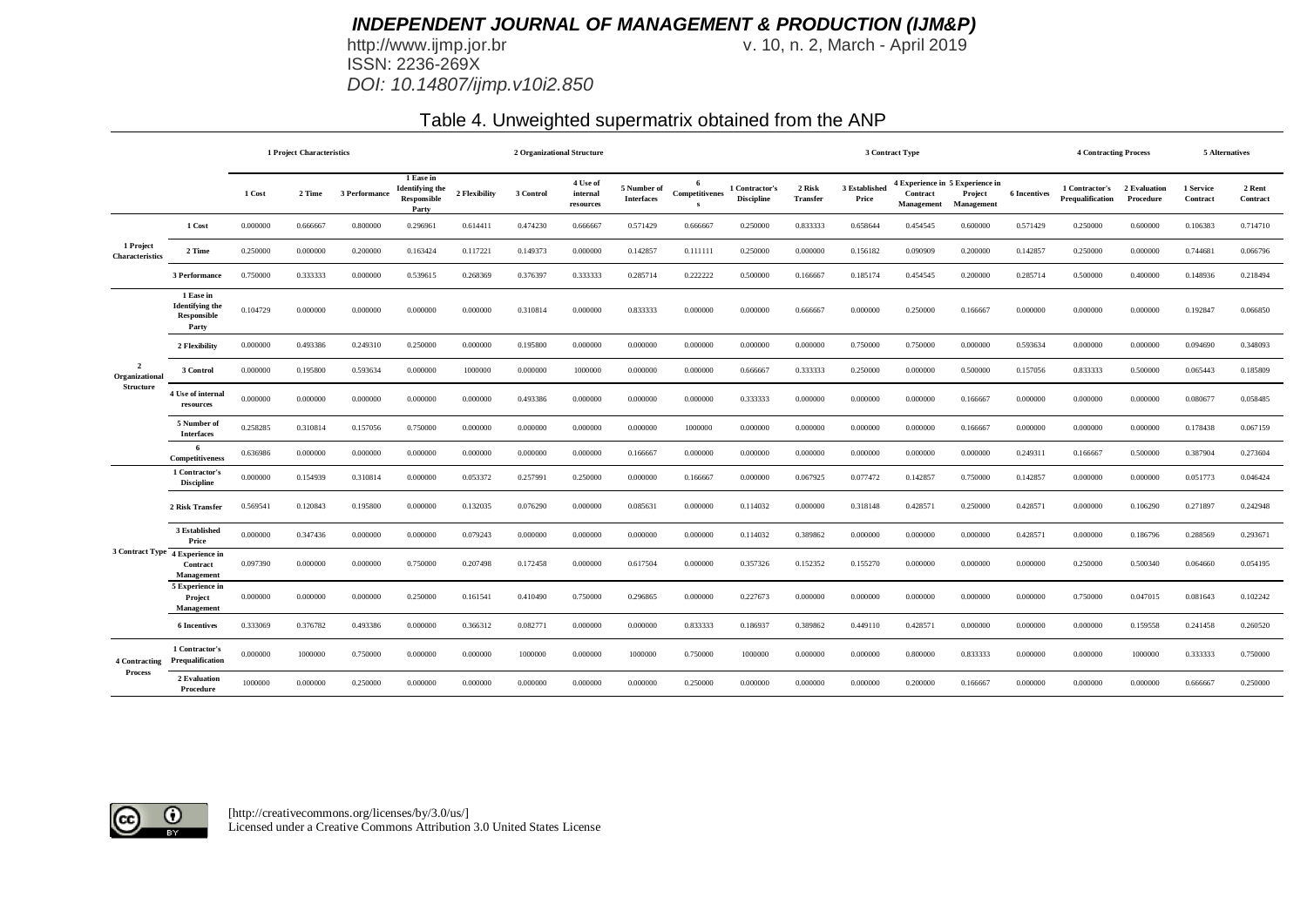http://www.ijmp.jor.br<br>ISSN: 2236-269X *DOI: 10.14807/ijmp.v10i2.850* v. 10, n. 2, March - April 2019

### Table 5. Weighted supermatrix obtained from the ANP

|                                  |                                                             |          | 1 Project Characteristics |               |                                                             | 2 Organizational Structure |           |                                   |                                  |                            |                                     |                           |                        | 3 Contract Type        |                                                          |                     |                                                 |           | 5 Alternatives        |                    |
|----------------------------------|-------------------------------------------------------------|----------|---------------------------|---------------|-------------------------------------------------------------|----------------------------|-----------|-----------------------------------|----------------------------------|----------------------------|-------------------------------------|---------------------------|------------------------|------------------------|----------------------------------------------------------|---------------------|-------------------------------------------------|-----------|-----------------------|--------------------|
|                                  |                                                             | 1 Cost   | 2 Time                    | 3 Performance | 1 Ease in<br><b>Identifying</b> the<br>Responsible<br>Party | 2 Flexibility              | 3 Control | 4 Use of<br>internal<br>resources | 5 Number of<br><b>Interfaces</b> | - 6<br>Competitivenes<br>s | 1 Contractor's<br><b>Discipline</b> | 2 Risk<br><b>Transfer</b> | 3 Established<br>Price | Contract<br>Management | 4 Experience in 5 Experience in<br>Project<br>Management | <b>6</b> Incentives | 1 Contractor's 2 Evaluation<br>Prequalification | Procedure | 1 Service<br>Contract | 2 Rent<br>Contract |
|                                  | 1 Cost                                                      | 0.000000 | 0.310381                  | 0.372458      | 0.040260                                                    | 0.083298                   | 0.061049  | 0.090382                          | 0.073561                         | 0.085822                   | 0.050324                            | 0.175249                  | 0.138512               | 0.091498               | 0.120777                                                 | 0.120171            | 0.110719                                        | 0.122849  | 0.067118              | 0.450916           |
| 1 Project<br>Characteristics     | 2 Time                                                      | 0.116393 | 0.000000                  | 0.093114      | 0.022156                                                    | 0.015892                   | 0.019229  | 0.000000                          | 0.018390                         | 0.014304                   | 0.050324                            | 0.000000                  | 0.032845               | 0.018300               | 0.040259                                                 | 0.030043            | 0.110719                                        | 0.000000  | 0.469825              | 0.042142           |
|                                  | 3 Performance                                               | 0.349179 | 0.155191                  | 0.000000      | 0.073157                                                    | 0.036384                   | 0.048454  | 0.045191                          | 0.036781                         | 0.028607                   | 0.100647                            | 0.035050                  | 0.038942               | 0.091498               | 0.040259                                                 | 0.060085            | 0.221439                                        | 0.081899  | 0.093965              | 0.137850           |
|                                  | 1 Ease in<br><b>Identifying</b> the<br>Responsible<br>Party | 0.021828 | 0.000000                  | 0.000000      | 0.000000                                                    | 0.000000                   | 0.167150  | 0.000000                          | 0.448152                         | 0.000000                   | 0.000000                            | 0.079521                  | 0.000000               | 0.028543               | 0.019029                                                 | 0.000000            | 0.000000                                        | 0.000000  | 0.026184              | 0.009077           |
|                                  | 2 Flexibility                                               | 0.000000 | 0.102833                  | 0.051962      | 0.141590                                                    | 0.000000                   | 0.105298  | 0.000000                          | 0.000000                         | 0.000000                   | 0.000000                            | 0.000000                  | 0.089461               | 0.085630               | 0.000000                                                 | 0.070809            | 0.000000                                        | 0.000000  | 0.012857              | 0.047263           |
| $\overline{2}$<br>Organizational | 3 Control                                                   | 0.000000 | 0.040809                  | 0.123727      | 0.000000                                                    | 0.566360                   | 0.000000  | 0.566360                          | 0.000000                         | 0.000000                   | 0.076116                            | 0.039760                  | 0.029820               | 0.000000               | 0.057087                                                 | 0.018734            | 0.123022                                        | 0.034125  | 0.008886              | 0.025229           |
| Structure                        | 4 Use of internal<br>resources                              | 0.000000 | 0.000000                  | 0.000000      | 0.000000                                                    | 0.000000                   | 0.265334  | 0.000000                          | 0.000000                         | 0.000000                   | 0.038058                            | 0.000000                  | 0.000000               | 0.000000               | 0.019029                                                 | 0.000000            | 0.000000                                        | 0.000000  | 0.010954              | 0.007941           |
|                                  | 5 Number of<br><b>Interfaces</b>                            | 0.053832 | 0.064781                  | 0.032734      | 0.424770                                                    | 0.000000                   | 0.000000  | 0.000000                          | 0.000000                         | 0.537782                   | 0.000000                            | 0.000000                  | 0.000000               | 0.000000               | 0.019029                                                 | 0.000000            | 0.000000                                        | 0.000000  | 0.024228              | 0.009119           |
|                                  | -6<br>Competitiveness                                       | 0.132762 | 0.000000                  | 0.000000      | 0.000000                                                    | 0.000000                   | 0.000000  | 0.000000                          | 0.089630                         | 0.000000                   | 0.000000                            | 0.000000                  | 0.000000               | 0.000000               | 0.000000                                                 | 0.029738            | 0.024604                                        | 0.034125  | 0.052668              | 0.037149           |
|                                  | 1 Contractor's<br><b>Discipline</b>                         | 0.000000 | 0.018181                  | 0.036472      | 0.000000                                                    | 0.007364                   | 0.033799  | 0.034492                          | 0.000000                         | 0.021835                   | 0.000000                            | 0.035176                  | 0.040120               | 0.070814               | 0.371773                                                 | 0.073981            | 0.000000                                        | 0.000000  | 0.009884              | 0.008863           |
|                                  | 2 Risk Transfer                                             | 0.066833 | 0.014180                  | 0.022976      | 0.000000                                                    | 0.018217                   | 0.009995  | 0.000000                          | 0.011218                         | 0.000000                   | 0.056525                            | 0.000000                  | 0.164759               | 0.212441               | 0.123924                                                 | 0.221944            | 0.000000                                        | 0.011430  | 0.051908              | 0.046381           |
|                                  | 3 Established<br>Price                                      | 0.000000 | 0.040770                  | 0.000000      | 0.000000                                                    | 0.010933                   | 0.000000  | 0.000000                          | 0.000000                         | 0.000000                   | 0.056525                            | 0.201898                  | 0.000000               | 0.000000               | 0.000000                                                 | 0.221944            | 0.000000                                        | 0.020088  | 0.055091              | 0.056065           |
|                                  | 3 Contract Type 4 Experience in<br>Contract<br>Management   | 0.011428 | 0.000000                  | 0.000000      | 0.103477                                                    | 0.028629                   | 0.022593  | 0.000000                          | 0.080898                         | 0.000000                   | 0.177125                            | 0.078898                  | 0.080410               | 0.000000               | 0.000000                                                 | 0.000000            | 0.058152                                        | 0.053805  | 0.012344              | 0.010346           |
|                                  | 5 Experience in<br>Project<br>Management                    | 0.000000 | 0.000000                  | 0.000000      | 0.034492                                                    | 0.022288                   | 0.053777  | 0.103477                          | 0.038892                         | 0.000000                   | 0.112857                            | 0.000000                  | 0.000000               | 0.000000               | 0.000000                                                 | 0.000000            | 0.174455                                        | 0.005056  | 0.015587              | 0.019519           |
|                                  | <b>6</b> Incentives                                         | 0.039084 | 0.044213                  | 0.057896      | 0.000000                                                    | 0.050540                   | 0.010844  | 0.000000                          | 0.000000                         | 0.109173                   | 0.092664                            | 0.201898                  | 0.232580               | 0.212441               | 0.000000                                                 | 0.000000            | 0.000000                                        | 0.017158  | 0.046097              | 0.049736           |
| 4 Contracting                    | 1 Contractor's<br>Prequalification                          | 0.000000 | 0.052836                  | 0.039627      | 0.000000                                                    | 0.000000                   | 0.050460  | 0.000000                          | 0.050460                         | 0.037845                   | 0.042816                            | 0.000000                  | 0.000000               | 0.034253               | 0.035680                                                 | 0.000000            | 0.000000                                        | 0.537687  | 0.014135              | 0.031804           |
| Process                          | 2 Evaluation<br>Procedure                                   | 0.052836 | 0.000000                  | 0.013209      | 0.000000                                                    | 0.000000                   | 0.000000  | 0.000000                          | 0.000000                         | 0.012615                   | 0.000000                            | 0.000000                  | 0.000000               | 0.008563               | 0.007136                                                 | 0.000000            | 0.000000                                        | 0.000000  | 0.028270              | 0.010601           |
| 5 Alternatives                   | 1 Service<br>Contract                                       | 0.019478 | 0.093495                  | 0.025971      | 0.133414                                                    | 0.026683                   | 0.038004  | 0.133414                          | 0.126682                         | 0.114014                   | 0.073010                            | 0.076275                  | 0.061020               | 0.109514               | 0.097346                                                 | 0.076275            | 0.058963                                        | 0.040889  | 0.000000              | 0.000000           |
|                                  | 2 Rent Contract                                             | 0.136346 | 0.062330                  | 0.129854      | 0.026683                                                    | 0.133414                   | 0.114014  | 0.026683                          | 0.025336                         | 0.038005                   | 0.073010                            | 0.076275                  | 0.091530               | 0.036505               | 0.048673                                                 | 0.076275            | 0.117926                                        | 0.040889  | 0.000000              | 0.000000           |

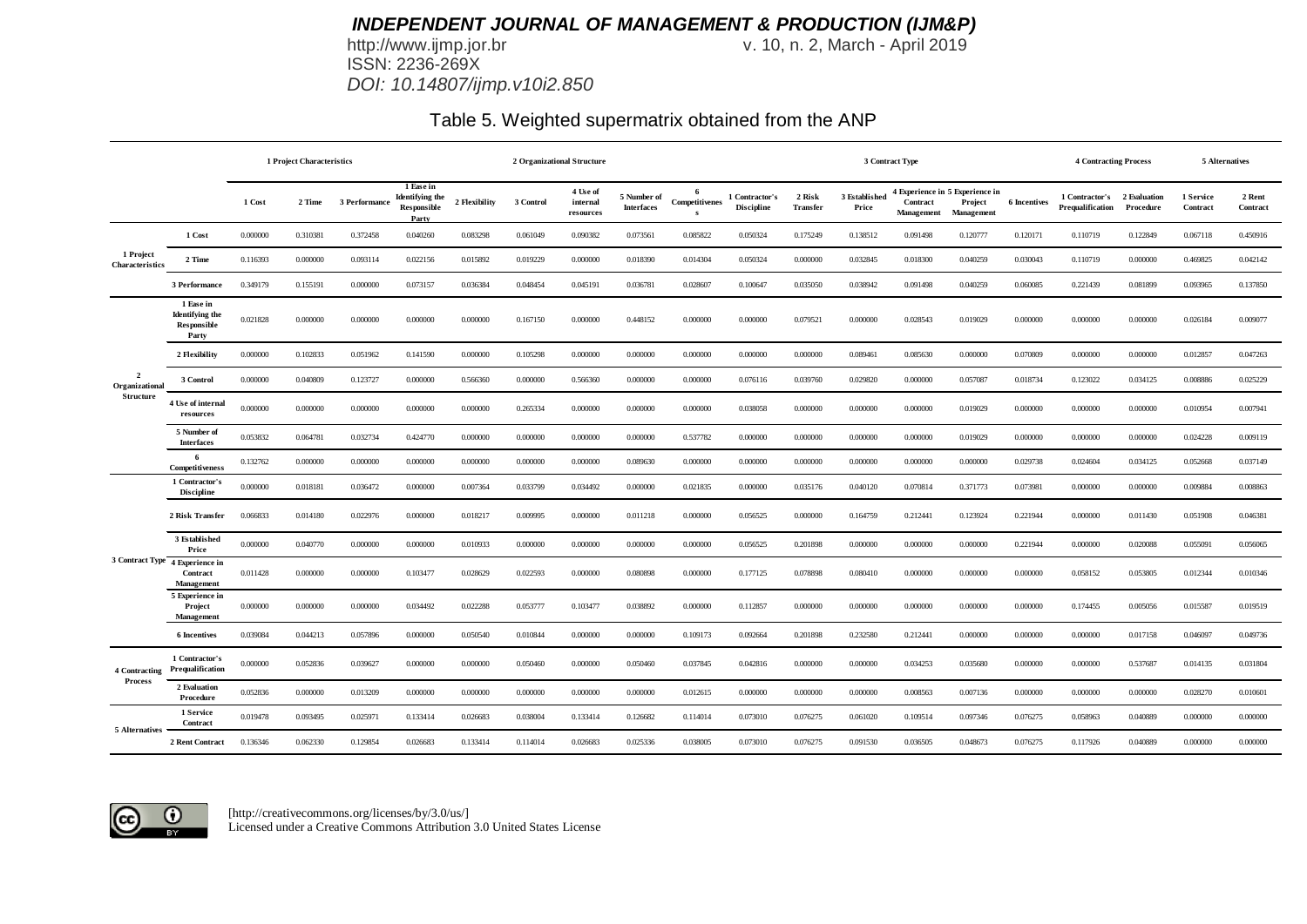http://www.ijmp.jor.br<br>ISSN: 2236-269X *DOI: 10.14807/ijmp.v10i2.850* v. 10, n. 2, March - April 2019

# Table 6. Limit supermatrix obtained from the ANP

| 0.153163 | 0.153163 | 0.153163 | 0.153163 | 0.153163 | 0.153163 | 0.153163 | 0.153163 | 0.153163 | 0.153163 | 0.153163 | 0.153163 | 0.153163 | 0.153163 | 0.153163 | 0.153163 | 0.153163 | 0.153163 | 0.153163 |
|----------|----------|----------|----------|----------|----------|----------|----------|----------|----------|----------|----------|----------|----------|----------|----------|----------|----------|----------|
| 0.071411 | 0.071411 | 0.071411 | 0.071411 | 0.071411 | 0.071411 | 0.071411 | 0.071411 | 0.071411 | 0.071411 | 0.071411 | 0.071411 | 0.071411 | 0.071411 | 0.071411 | 0.071411 | 0.071411 | 0.071411 | 0.071411 |
| 0.112987 | 0.112987 | 0.112987 | 0.112987 | 0.112987 | 0.112987 | 0.112987 | 0.112987 | 0.112987 | 0.112987 | 0.112987 | 0.112987 | 0.112987 | 0.112987 | 0.112987 | 0.112987 | 0.112987 | 0.112987 | 0.112987 |
| 0.047586 | 0.047586 | 0.047586 | 0.047586 | 0.047586 | 0.047586 | 0.047586 | 0.047586 | 0.047586 | 0.047586 | 0.047586 | 0.047586 | 0.047586 | 0.047586 | 0.047586 | 0.047586 | 0.047586 | 0.047586 | 0.047586 |
| 0.040902 | 0.040902 | 0.040902 | 0.040902 | 0.040902 | 0.040902 | 0.040902 | 0.040902 | 0.040902 | 0.040902 | 0.040902 | 0.040902 | 0.040902 | 0.040902 | 0.040902 | 0.040902 | 0.040902 | 0.040902 | 0.040902 |
| 0.065308 | 0.065308 | 0.065308 | 0.065308 | 0.065308 | 0.065308 | 0.065308 | 0.065308 | 0.065308 | 0.065308 | 0.065308 | 0.065308 | 0.065308 | 0.065308 | 0.065308 | 0.065308 | 0.065308 | 0.065308 | 0.065308 |
| 0.020019 | 0.020019 | 0.020019 | 0.020019 | 0.020019 | 0.020019 | 0.020019 | 0.020019 | 0.020019 | 0.020019 | 0.020019 | 0.020019 | 0.020019 | 0.020019 | 0.020019 | 0.020019 | 0.020019 | 0.020019 | 0.020019 |
| 0.057614 | 0.057614 | 0.057614 | 0.057614 | 0.057614 | 0.057614 | 0.057614 | 0.057614 | 0.057614 | 0.057614 | 0.057614 | 0.057614 | 0.057614 | 0.057614 | 0.057614 | 0.057614 | 0.057614 | 0.057614 | 0.057614 |
| 0.034149 | 0.034149 | 0.034149 | 0.034149 | 0.034149 | 0.034149 | 0.034149 | 0.034149 | 0.034149 | 0.034149 | 0.034149 | 0.034149 | 0.034149 | 0.034149 | 0.034149 | 0.034149 | 0.034149 | 0.034149 | 0.034149 |
| 0.027917 | 0.027917 | 0.027917 | 0.027917 | 0.027917 | 0.027917 | 0.027917 | 0.027917 | 0.027917 | 0.027917 | 0.027917 | 0.027917 | 0.027917 | 0.027917 | 0.027917 | 0.027917 | 0.027917 | 0.027917 | 0.027917 |
| 0.051378 | 0.051378 | 0.051378 | 0.051378 | 0.051378 | 0.051378 | 0.051378 | 0.051378 | 0.051378 | 0.051378 | 0.051378 | 0.051378 | 0.051378 | 0.051378 | 0.051378 | 0.051378 | 0.051378 | 0.051378 | 0.051378 |
| 0.035496 | 0.035496 | 0.035496 | 0.035496 | 0.035496 | 0.035496 | 0.035496 | 0.035496 | 0.035496 | 0.035496 | 0.035496 | 0.035496 | 0.035496 | 0.035496 | 0.035496 | 0.035496 | 0.035496 | 0.035496 | 0.035496 |
| 0.029694 | 0.029694 | 0.029694 | 0.029694 | 0.029694 | 0.029694 | 0.029694 | 0.029694 | 0.029694 | 0.029694 | 0.029694 | 0.029694 | 0.029694 | 0.029694 | 0.029694 | 0.029694 | 0.029694 | 0.029694 | 0.029694 |
| 0.021007 | 0.021007 | 0.021007 | 0.021007 | 0.021007 | 0.021007 | 0.021007 | 0.021007 | 0.021007 | 0.021007 | 0.021007 | 0.021007 | 0.021007 | 0.021007 | 0.021007 | 0.021007 | 0.021007 | 0.021007 | 0.021007 |
| 0.056359 | 0.056359 | 0.056359 | 0.056359 | 0.056359 | 0.056359 | 0.056359 | 0.056359 | 0.056359 | 0.056359 | 0.056359 | 0.056359 | 0.056359 | 0.056359 | 0.056359 | 0.056359 | 0.056359 | 0.056359 | 0.056359 |
| 0.028850 | 0.028850 | 0.028850 | 0.028850 | 0.028850 | 0.028850 | 0.028850 | 0.028850 | 0.028850 | 0.028850 | 0.028850 | 0.028850 | 0.028850 | 0.028850 | 0.028850 | 0.028850 | 0.028850 | 0.028850 | 0.028850 |
| 0.012829 | 0.012829 | 0.012829 | 0.012829 | 0.012829 | 0.012829 | 0.012829 | 0.012829 | 0.012829 | 0.012829 | 0.012829 | 0.012829 | 0.012829 | 0.012829 | 0.012829 | 0.012829 | 0.012829 | 0.012829 | 0.012829 |
| 0.056323 | 0.056323 | 0.056323 | 0.056323 | 0.056323 | 0.056323 | 0.056323 | 0.056323 | 0.056323 | 0.056323 | 0.056323 | 0.056323 | 0.056323 | 0.056323 | 0.056323 | 0.056323 | 0.056323 | 0.056323 | 0.056323 |
| 0.077008 | 0.077008 | 0.077008 | 0.077008 | 0.077008 | 0.077008 | 0.077008 | 0.077008 | 0.077008 | 0.077008 | 0.077008 | 0.077008 | 0.077008 | 0.077008 | 0.077008 | 0.077008 | 0.077008 | 0.077008 | 0.077008 |

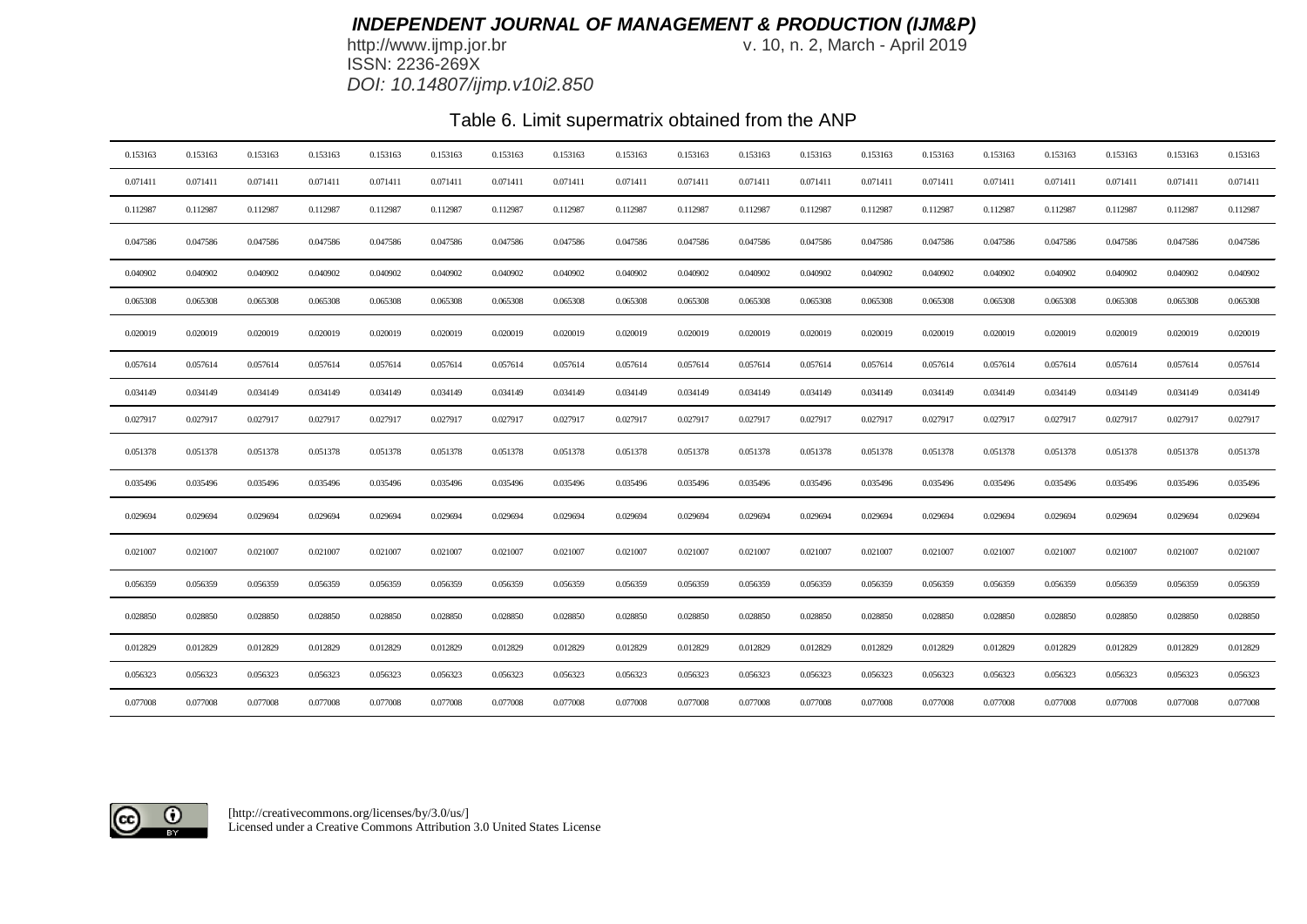ISSN: 2236-269X *DOI: 10.14807/ijmp.v10i2.850*

Finally, it is important to note that the generalization of the model for selecting contract strategies for projects in any context does not belong to this article's scope. It is suggested that further studies implement the model in different cases, with varying alternatives to test its validity. Moreover, research can be carried out by adapting the proposed model to investigate the effects of including or excluding specific criteria.

#### **6. CONCLUSIONS**

As previously stated, the selection of a contract strategy for a project is fundamental to its success. Therefore, it is a decisive factor for its completion in a timely and cost-effective manner with high-quality outcomes. Thus, the development of methods that improve this process is relevant for organizations.

The theoretical background has emphasized the influence of the contract strategy on project management and risk management. Furthermore, it has defined the main organizational structures in current contracts, which directly affect how the stages of design and project implementation will turn out. Two types of contracts have been identified, based on price (e.g., lump sum) or on cost (e.g., costreimbursable contracts), which differ according to the payment method. Lastly, the main stages of the process that should be defined have been revealed, including the importance of the bidder's prequalification and the definition of a clear evaluation criterion.

Moreover, the basis of the ANP has been presented. It allows the representation of dependencies and feedback across different criteria and alternatives, which are divided into clusters. Some of the cited state-of-the-art articles show a few relevant applications of this method for organizations.

The presented methodology involves the proposed model for selecting contract strategies for projects, using the ANP and its implementation in a case study. The model's criteria are in accordance with the aspects discussed in the theoretical background and presented in the literature review. As for the case study, it aims to verify if the implementation of the model would support the decision made and if there would be benefits of its use.

The criteria used by the WG responsible for analyzing the problem in the case study and the proposed criteria are correlated. The results of the simulation have led

377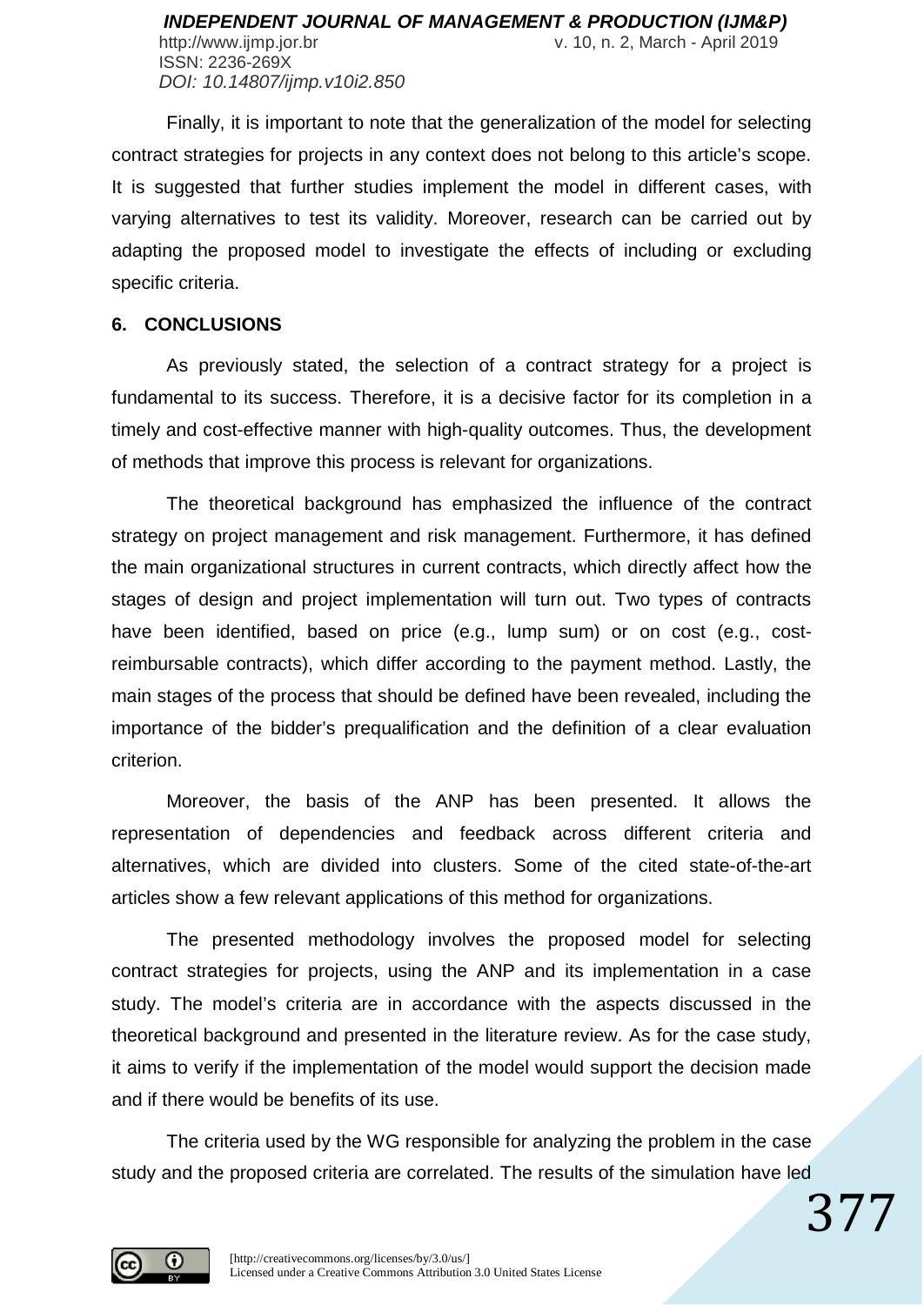ISSN: 2236-269X *DOI: 10.14807/ijmp.v10i2.850*

http://www.ijmp.jor.br v. 10, n. 2, March - April 2019

to the same recommendation, with the advantage of facilitating its visualization. The proposed model is also more complete than the one used by the WG, but it does not affect the results because both alternatives are equivalent in the additional criteria. Therefore, the results show that the model is valid for this case study and beneficial for the decision process in terms of improving transparency.

For future studies, it is suggested that case studies with different alternatives be analyzed to test the validity of the model. The model could also be modified to investigate the effects of including or excluding some criteria.

### **REFERENCES**

BELTON, V.; STEWART, T. J. (2002) **Multiple criteria decision**: an integrated approach. New York: Springer.

BELTRÁN, P. A.; MELÓN, M. G.; VALERA, J. M. (2017) How to assess stakeholders' influence in project management? A proposal based on the analytic network process. **International Journal of Project Management**, v. 35, p. 451–62.

BOATENG, P.; CHEN, Z.; OGUNLANA, S. O. (2015) An analytical network process model for risks prioritisation in megaprojects. **International Journal of Project Management**, v. 33, p. 1795–1811.

BOWER, D. (2003) Contract strategy, in: BOWER, D. (Ed.), **Management of Procurement**. London: Thomas Telford, p. 58–73.

CREATIVE DECISIONS FOUNDATION. **Super Decisions, version 2.8 [s.l.]. Creative Decisions Foundation**. Available:

https://superdecisions.com/downloads/index.php?section=win2\_8. Access: 5th November, 2017.

CRESWELL, J. W. (2010) **Projeto de pesquisa**: métodos qualitativo, quantitativo e misto. Porto Alegre: Artmed.

DHANUSHKODI, U. (2012) **Contract strategy for construction projects**. MSc thesis (Master in Construction Projects' Management), Faculty of Engineering and Physical Sciences. Manchester: University of Manchester.

ERGU, D.; KOU, G.; SHI, Y.; SHI, Y. (2014) Analytic network process in risk assessment and decision analysis. **Computers & Operations Research**, v. 42, p. 58–74.

HSU, C. W.; CHEN, L. T.; HU, A. H.; CHANG, Y. M. (2012) Site selection for carbon dioxide geological storage using analytic network process. **Separation and Purification Technology**, v. 94, p. 146–53.

NEUMÜLLER, C.; KELLNER, F.; GUPTA, J. N. D.; LASCH, R. (2015) Integrating three-dimensional sustainability in distribution centre selection: the process analysis method-based analytic network process. **International Journal of Production Research**, v. 53, n. 2, p. 409–34.

OCAMPO, L. A.; SEVA, R. R. (2016) Using analytic network process for evaluating mobile text entry methods. **Applied Ergonomics**, v. 52, p. 232–41.